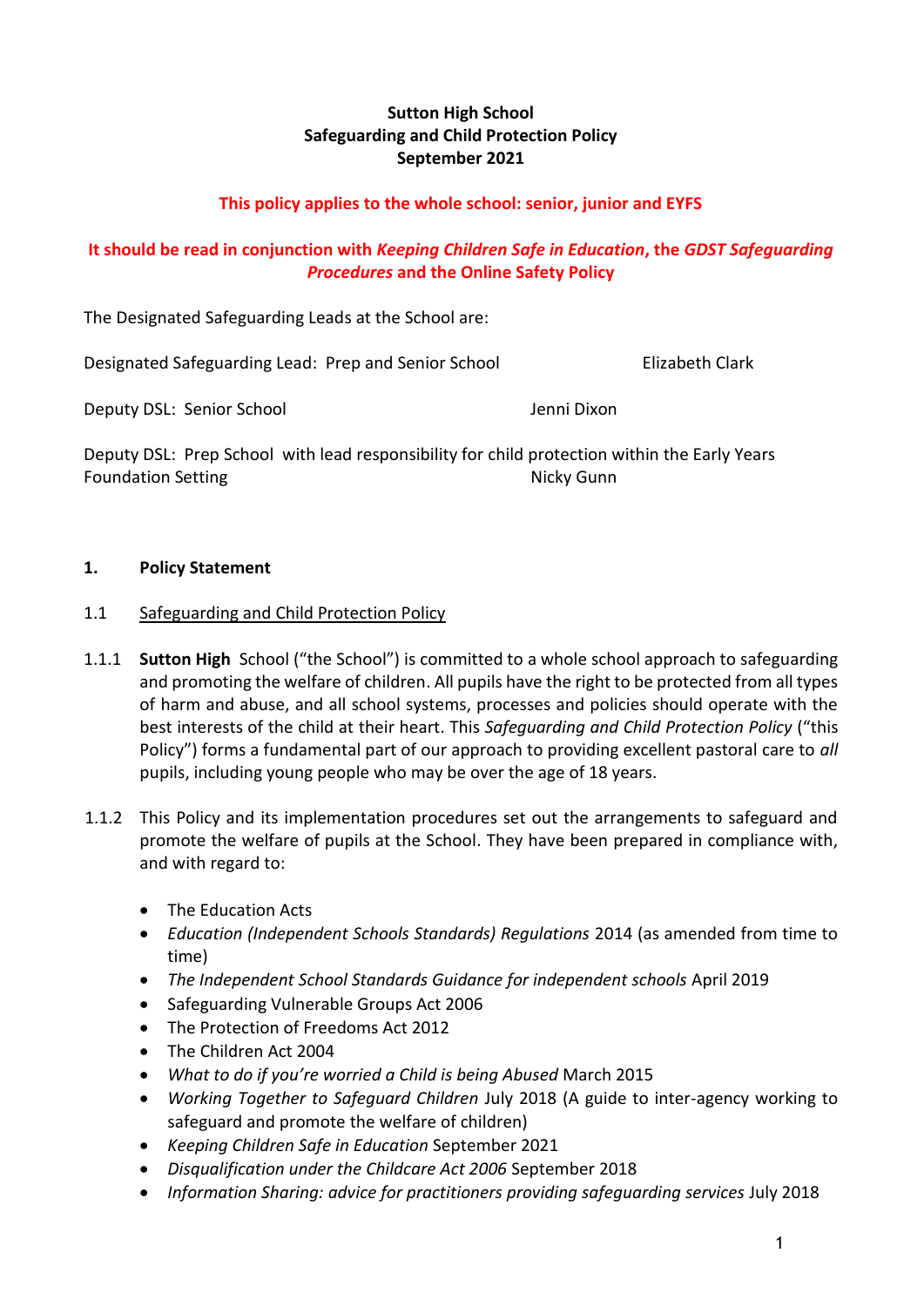- DBS Referrals Guidance (as may be amended from time to time)
- *ISI Commentary on the Regulatory Requirements*
- *National Minimum Standards for Boarding Schools* April 2015
- *Teacher misconduct: regulating the teaching profession* March 2014 (and related guidance)
- *Use of Reasonable Force in Schools* July 2013
- *Preventing and Tackling Bullying* July 2017
- *Mental Health and Behaviour in Schools* November 2018
- *Statutory Framework for the Early Years Foundation Stage (EYFS)* September 2021
- *Prevent Duty Guidance 2021, Channel Guidance 2020,* and *Prevent Departmental Advice* 2015
- *The use of social media for online radicalisation* July 2015
- *Teaching Online Safety in School* June 2019
- *Sharing nudes and semi-nudes: advice for education settings working with children and young people* UKCIS December 2020
- *Sexual violence and sexual harassment between children in schools and colleges*  September 2021
- *Relationships Education, Relationships and Sex Education (RSE) and Health Education* 2019
- *When to call the police: guidance for schools & colleges* NPCC
- 1.1.3 The School recognises and acts upon the legal duties set out in the above statutes, regulations and guidance, to protect its pupils (and staff) from harm, and to co-operate with other agencies in carrying out those duties and responding to safeguarding concerns.
- 1.1.4 This Policy is used in accordance with locally agreed inter-agency procedures, and specifically in accordance with LB of Sutton local safeguarding partner guidance, including the local criteria for action and protocol for assessments (see para 11.3 for contact details). The School will ensure that its safeguarding arrangements take into account local procedures and practice, including local criteria for action and protocol for assessment.
- 1.1.5 This Policy is addressed to all members of staff and volunteers at the School (temporary and permanent). Adherence to this Policy is mandatory for **all** staff and volunteers and its use is not subject to discretion. This Policy applies whenever staff or volunteers are working with pupils, including where this is away from the School, for example at another institution, on school visits and trips, as well as sporting and cultural activities.
- 1.1.6 This Policy is available to all parents, staff and volunteers on the School's website. A paper copy of this Policy is also available to parents upon request to the School office.
- 1.1.7 Pupils are taught about safeguarding both on and offline, including how to adjust their behaviour to reduce risks, keep themselves safe and build resilience; and are made aware of this Policy through the PSHE programme and other means of sharing information appropriate to their context, age and understanding, within a broad and balanced curriculum.

# 1.2 Creating a Culture of Safeguarding

1.2.1 The School recognises that safeguarding covers much more than child protection, and so this Policy will operate in conjunction with the *GDST Safeguarding Procedures* (which itself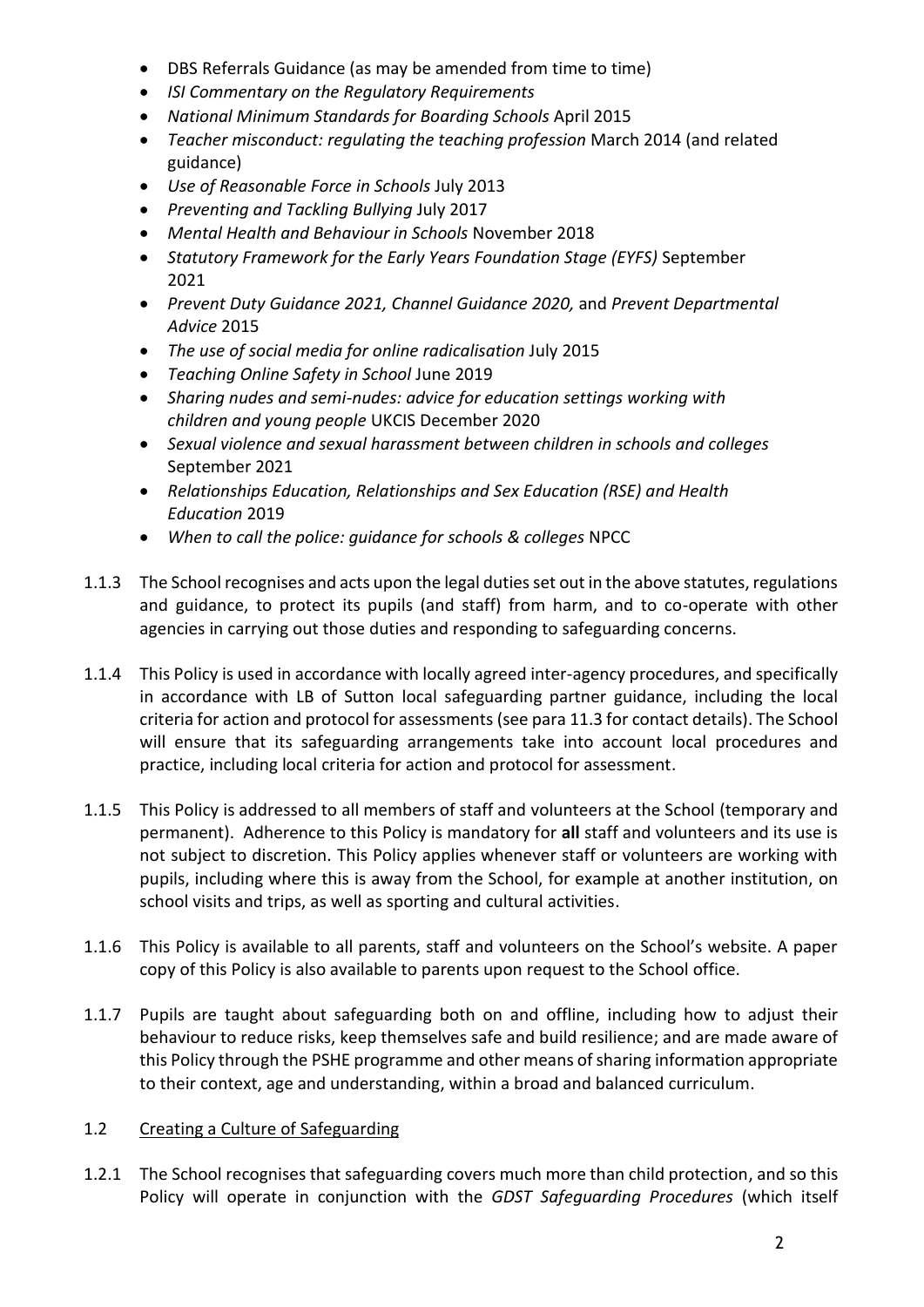incorporates the staff Code of Conduct), and other related policies and procedures. These cover areas including equal opportunities; Health and Safety; First Aid; educational visits; anti-bullying; behaviour management; drugs, alcohol and tobacco; information sharing; online safety (including mobile technology and social media); Fundamental British Values, and Preventing radicalisation and violent extremism. Such policies are available from the School on request.

The School takes seriously its responsibility to promote and nurture the mental health and wellbeing of all its pupils and staff. This is reflected in its policies and procedures for pastoral care and the School's PSHE programme.

- 1.2.2 'Safeguarding' is broader than 'child protection'. As well as protecting children from harm, 'safeguarding' widens the responsibility to preventing harm and promoting the welfare of children. It is recognised that safeguarding and promoting the welfare of children includes:
	- Protecting children from maltreatment
	- Preventing the impairment of children's mental and physical health or development
	- Ensuring that children are growing up in circumstances consistent with the provision of safe and effective care
	- Taking action to enable all children to have the best outcomes.

Where a child is suffering significant harm, or is likely to do so, action will be taken to protect that child. Action will also be taken to promote the welfare of a child in need of additional support, even if they are not suffering harm or at immediate risk. The School recognises the importance of children receiving the right help at the right time to address risks and prevent issues escalating, the importance of acting on and referring the early signs of abuse and neglect, keeping clear records, listening to the views of the child, reassessing concerns when situations do not improve, sharing information quickly, and challenging inaction.

- 1.2.3 Safeguarding and promoting the welfare of children is everyone's responsibility. Everyone who comes into contact with children and their families and carers has a role to play in safeguarding children. Everyone who works with our pupils should make sure that their approach is child-centred (that is, that they consider at all times what is in the best interests of the child).
- 1.2.4 As well as ensuring that the School's policies and procedures support its safeguarding responsibilities, the School will work with pupils and their families, and contribute to interagency working, in line with the statutory guidance *Working Together to Safeguard Children*. This includes providing a co-ordinated offer of early help when additional needs of children are identified, and contributing to inter-agency plans to provide additional support to children subject to child protection plans.

We are committed to working in partnership with parents, Social Services Departments and diverse communities, to continuously develop and improve the safeguarding culture within our School.

1.2.5 Having these safeguards in place not only protects and promotes the welfare of children but also it enhances the confidence of our staff, volunteers, parents/carers and the general public.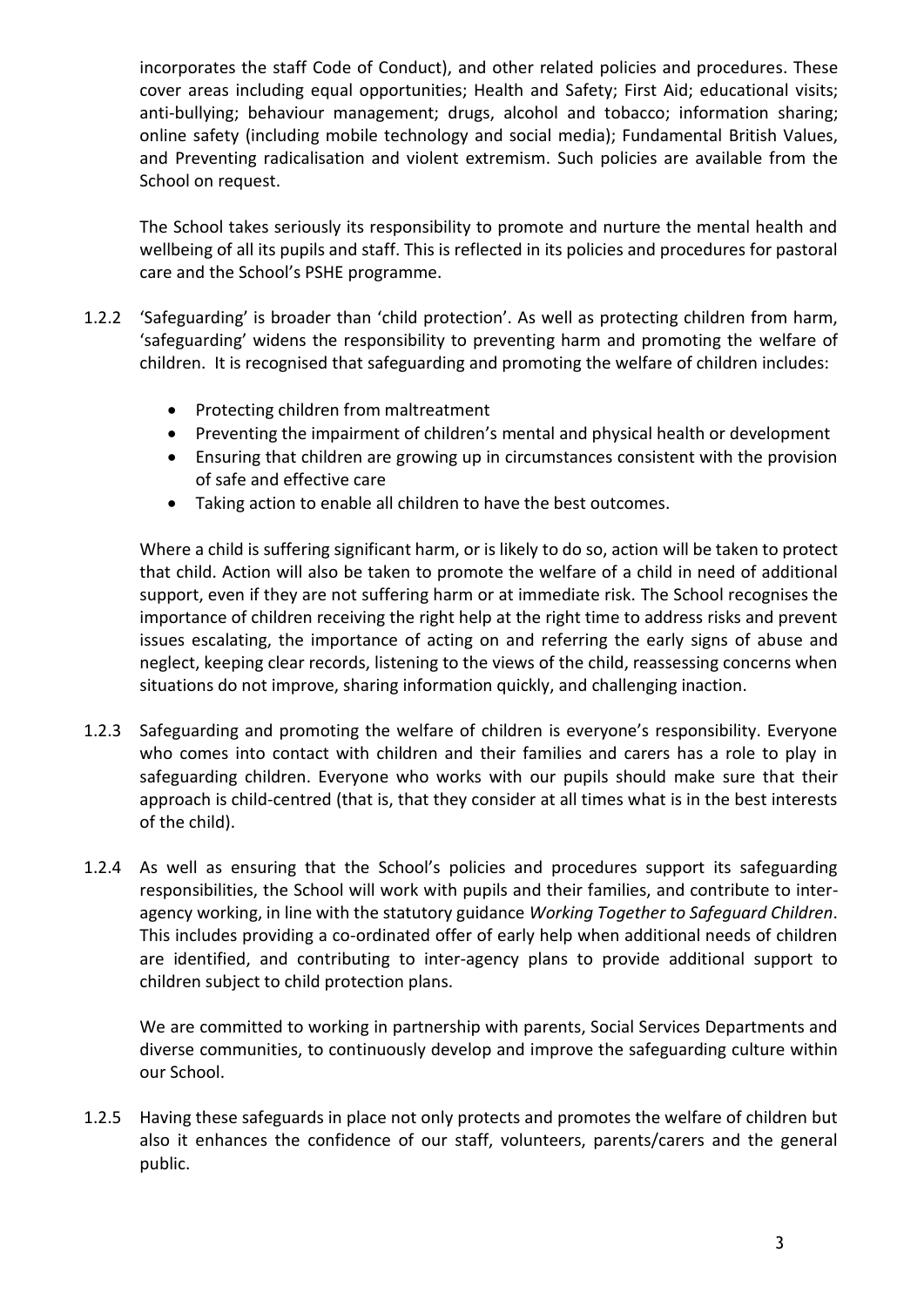- Prevent unsuitable people working with pupils;
- Identify pupils who are at risk of and/or are likely to suffer significant harm and take appropriate action, and promote the welfare of pupils in need of additional support;
- Promote safe practice and challenge poor and unsafe practice;
- Protect students and staff from online risks; these include online safety education and training, policies and procedures governing the use of IT, and procedures to manage any incidents that occur;
- Block access to websites deemed to be inappropriate or dangerous, and log all internet access on GDST devices. Logged access can be reported on for monitoring purposes, and flagged terms also trigger alerts which the DSL may investigate. Additionally, email messages between staff and students are scanned for inappropriate language and behaviour;
- Deal with issues of confidentiality, information sharing and consent;
- Ensure that staff do not, through their actions, place **pupils** at risk of harm, or place themselves at risk from an allegation of harm (by providing guidance on areas such as 1:1 tuition, sports coaching, conveying by car, inappropriate electronic communication). Relevant guidance can be found in the *GDST Safeguarding Procedures* (Part A Section 3: *Code of Conduct*).
- 1.2.7 The School encourages the pupils in its care to raise any concerns that they might have and ensure that these are taken seriously. The School also encourages pupils to contribute their own ideas, appropriate to their age and understanding, about how their safety and welfare could be further improved.
- 1.2.8 All staff are required to adhere to the *ICT Acceptable Use Agreement*, and specifically to ensure that any images taken of pupils are appropriate and stored and managed safely.

# 1.3 Implementation Procedures

The School has implementation procedures to assist staff and volunteers when handling safeguarding concerns.

Information on these procedures is available to all staff and volunteers at the School and the procedures must be followed at all times.

# 1.4 Early Years Foundation Setting

- 1.4.1 This Policy applies to the School's provision for the Early Years Foundation Setting ('EYFS'). The identity of and contact details for the Designated Safeguarding Lead/s with responsibility for safeguarding within this setting are set out at the head of this policy and in para 11.1 below.
- 1.4.2 Throughout the setting all persons in the EYFS are required to adhere to the *ICT Acceptable Use Agreement* on the use of mobile phones and cameras: that is, that images of pupils may not be stored on personal devices. Any images taken on personal devices will be transferred to school or GDST systems as soon as reasonably possible and the personal copy permanently removed.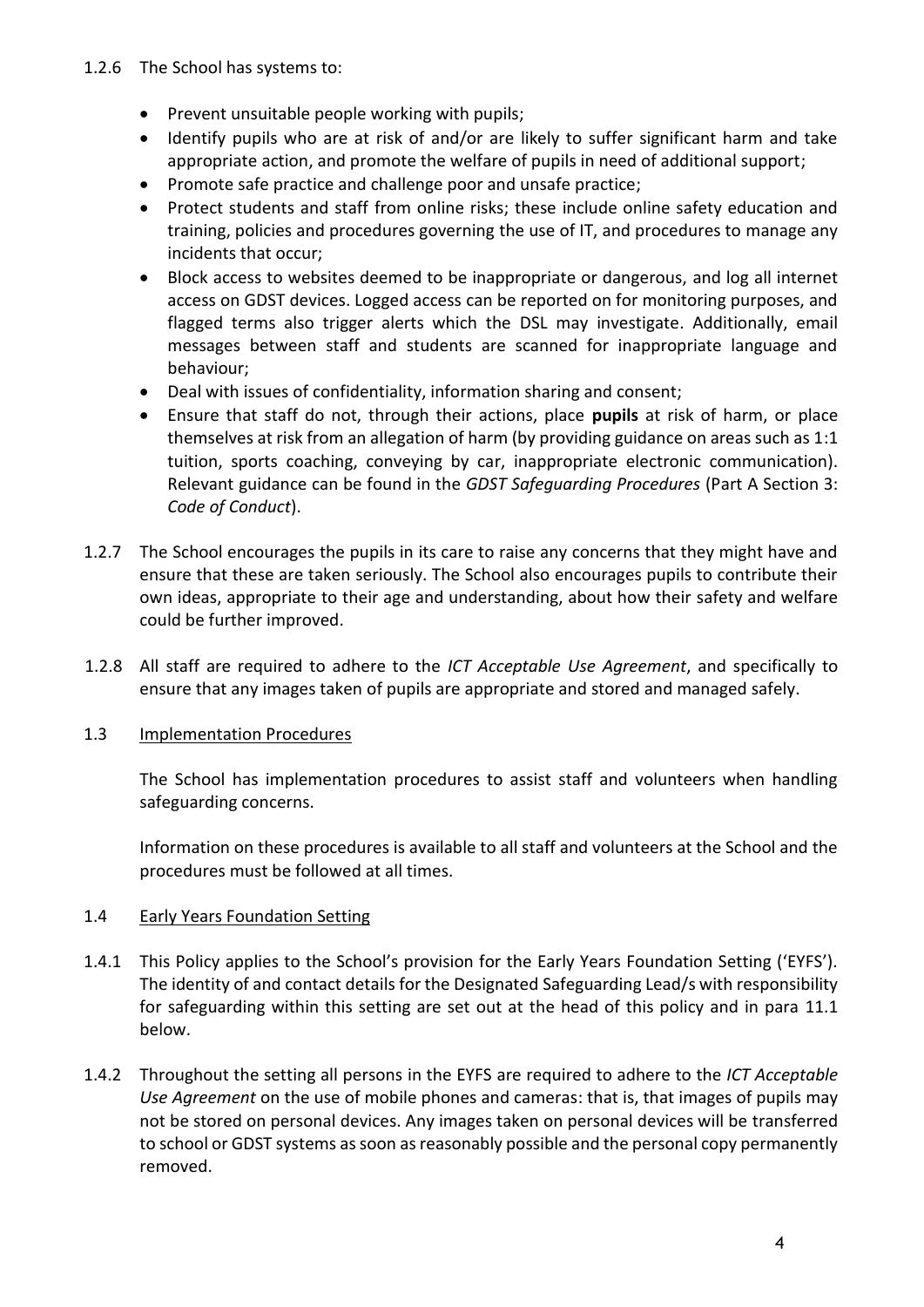1.4.3 Safeguarding training for staff in the EYFS will include guidance on identifying signs of possible abuse and neglect (such as significant changes in a pupil's behaviour, deterioration in wellbeing, physical indications, comments which give cause for concern, or any reasons to suspect neglect or abuse outside the setting), and on how to respond in a timely and appropriate way to such signs or to inappropriate behaviour in other members of staff or any other person working with children (EYFS Statutory Framework 3.6).

# 1.5 Children with Special Educational Needs and Disabilities or Physical Health Issues

Children with special educational needs and disabilities (SEND) or certain health conditions can face additional safeguarding challenges, including particular vulnerability to peer on peer abuse. Staff must be alert to the fact that additional barriers can exist when recognising abuse and neglect in this group of children. These may include:

- Assumptions that indicators of possible abuse such as behaviour, mood and injury relate to the child's condition without further explanation;
- Being more prone to peer group isolation or bullying (including prejudice-based bullying) than other children;
- The potential for children with SEND or certain medical conditions to be disproportionately impacted by behaviours such as bullying, without outwardly showing any signs; and
- Communication barriers and difficulties in managing or reporting these barriers.

To address these additional challenges, such children may require extra pastoral support and attention, alongside any appropriate support for communication. Their additional vulnerabilities should also be particularly carefully considered in situations where the use of reasonable force may be needed.

### 1.6 Children potentially at greater risk of harm

**Children who need a social worker (Child in Need and Child Protection Plans):** the DSL should be informed by the local authority if a child has a social worker, and should hold and use this information so that decisions can be made in the best interests of the child's safety, welfare and educational outcomes.

**Looked After Children and Previously Looked After Children:** The School will ensure that staff have the skills, knowledge and understanding necessary to keep safe any children on roll who are looked after, or have been looked after, by the local authority.

### 1.7 Private Fostering

Private fostering occurs where a child under the age of 16 (or 18 if disabled) is provided with care and accommodation by someone to whom they are not related in that person's home. If a member of staff becomes aware that a pupil may be in a private fostering arrangement, they should raise this in the first instance with the Designated Safeguarding Lead. The School will then notify the local authority of the circumstances.

#### **2. Aims**

# 2.1 Our aims are to: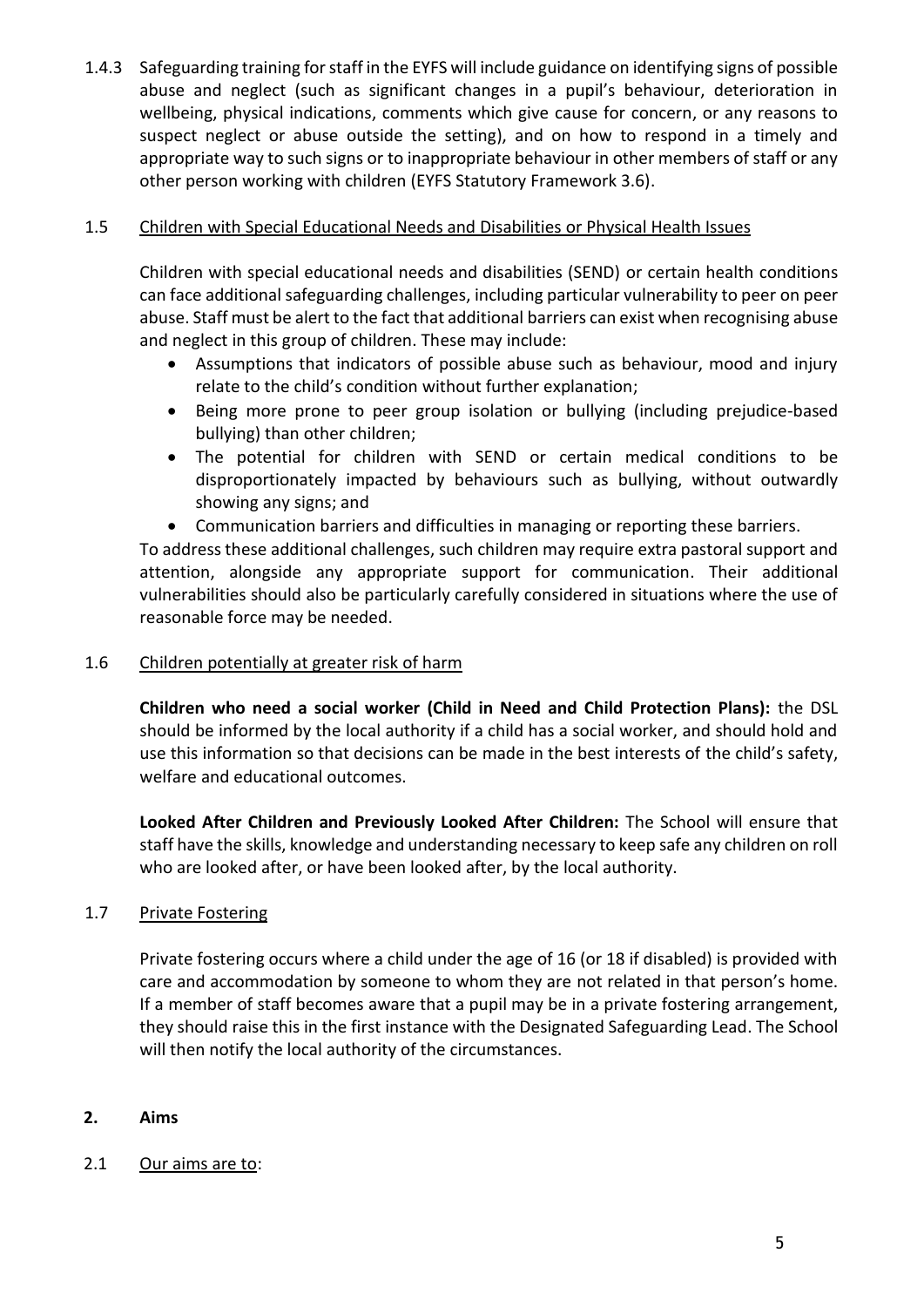2.1.1 Create an environment in the School which is safe and secure for all pupils.

2.1.2 Encourage our pupils to establish satisfying relationships within their families, with peers and with other adults.

2.1.3 Encourage children to develop a sense of autonomy and independence.

2.1.4 Work with parents to build their understanding of and commitment to the welfare of all pupils.

# 2.2 In order to fulfil these aims the Head will take the necessary steps to ensure that:

2.2.1 All staff (including supply and temporary staff) and volunteers receive training in safeguarding children and an explanation of the systems within the School which support this as part of their induction. This includes:

- the School's Safeguarding and Child Protection Policy (which includes whistleblowing procedures) and *GDST Safeguarding Procedures* (which incorporates the staff *Code of Conduct*)
- Part 1/Annex A of *Keeping Children Safe in Education* (and Annex B for those who work directly with children)
- The School's behaviour policy
- The safeguarding response to children who go missing from education
- The identity and role of the Designated Safeguarding Lead(s) and Deputy Designated Safeguarding Lead(s)
- Online safety

2.2.2 All staff, volunteers and the Head are trained in child protection (including Prevent awareness, online safety training, the local early help process, the referrals process and how to manage a report of child on child sexual violence or sexual harassment) regularly (in line with local safeguarding partner requirements), and receive safeguarding and child protection updates as required, but at least annually*.* Safeguarding training must be integrated, aligned and considered as part of the whole school safeguarding approach and staff training programme. The Designated Safeguarding Lead(s) must receive the required updated child protection and Prevent training at least every two years (as set out in Annex C of *Keeping Children Safe in Education*)

2.2.3 The School adheres to the GDST's Recruitment Policy and guidance (available on the GDST staff intranet and from the School on request) and safer recruitment procedures (found in the *Safeguarding Procedures* Part B Section 5). Procedures are in accordance with the *Independent School Standards Regulations* and include ensuring that at least one member of any recruitment panel involved in all stages of the recruitment process has undertaken the appropriate training in Safer Recruitment, and carrying out all required checks on the suitability of all staff and volunteers to work with children and young people in accordance with the guidance and regulations set out at paragraph 1.1.2. Appropriate supervision arrangements are put in place if staff start work before their DBS disclosure has been obtained, and in all cases a Barred List Check and Prohibition Order check (if applicable) will have been undertaken. Relevant staff are also asked to confirm that they do not meet the criteria for disqualification under the Childcare Act 2006 and the 2018 Regulations.

2.2.4 The School obtains assurance that appropriate child protection checks are carried out and procedures apply to any staff or volunteer of another organisation who work with the School's pupils on another site (for example, in a separate institution).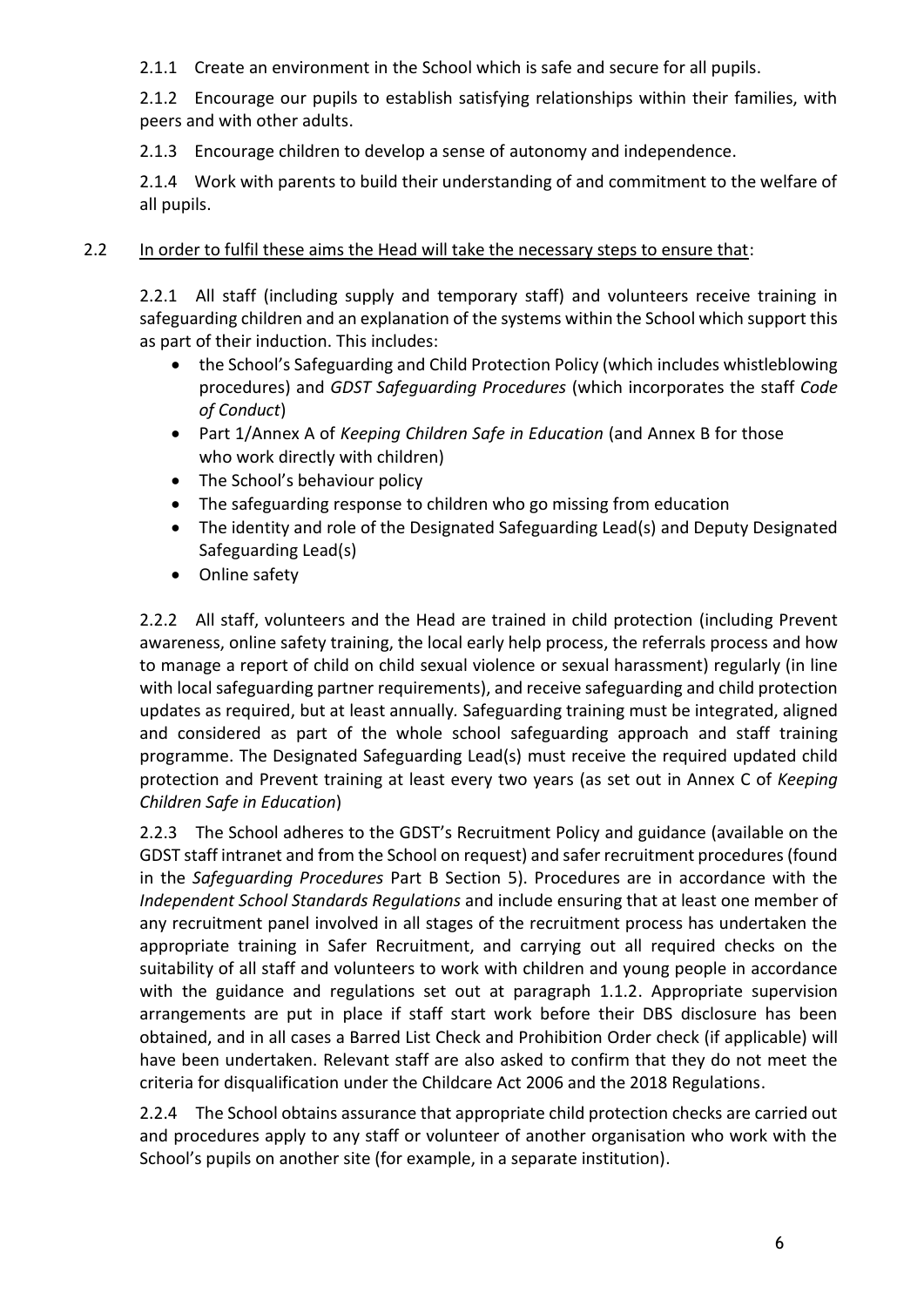2.2.5 Appropriate checks are carried out on external visitors coming onto the school site, depending on their business with the school and level of contact with children. Where relevant, this will include an assessment of the suitability, educational value and age appropriateness of any activities or material to be delivered. Further details can be found in the school's Visiting Speakers Protocol.

2.2.6 The School carries out the mandated checks on the suitability of all people who serve on our School Governing Board in accordance with the guidance and regulations set out at paragraphs 1.1.2 and in accordance with GDST policy. The required checks on Trustees (as the proprietors) are carried out centrally by the GDST.

2.2.7 The school will refer to the Disclosure and Barring Service (DBS) anyone who has harmed, or poses a risk of harm, to a child where:

- the harm test is satisfied in respect of that individual;
- the individual has received a caution or conviction for a relevant offence, or if there is reason to believe that the individual has committed a listed relevant offence; and
- the individual has been removed from working (paid or unpaid) in regulated activity, or would have been removed if they had not left (this includes suspension or deployment to another area of work that is not regulated activity)

The referral will be made as soon as possible after the resignation, removal or redeployment of the individual in accordance with the procedural guidance at [https://www.gov.uk/guidance/making-barring-referrals-to-the-dbs.](https://www.gov.uk/guidance/making-barring-referrals-to-the-dbs) In cases involving teaching staff, the School will also consider whether it would be appropriate to refer the matter to the Teaching Regulation Agency (TRA) who may decide to prohibit the individual from teaching.

2.2.8 All School staff are alert to signs of abuse and neglect, and all staff know to whom they should report concerns or suspicions of abuse or neglect.

2.2.9 All School staff keep themselves updated on safeguarding issues and child protection procedures by accessing advice, guidance and training as appropriate to their role.

2.3 This Policy is compatible with and meets all applicable requirements of LB of Sutton local safeguarding partners. The School ensures that it has positive communication with the local safeguarding partners to ensure compliance with local protocol and access to relevant support. The local safeguarding partners can be contacted through the Local Social Services Department (Children's Services) "Social Services". Their contact details are set out in paragraph 11.3 below.

# **3. Responding to Safeguarding and Child Protection Concerns**

- 3.1 Everyone who comes into contact with children and their families has a role to play in safeguarding children. School staff are particularly important as they are in a position to identify concerns early and provide help for children, to prevent concerns from escalating. School staff have a responsibility to identify children who may be in need of extra help or who are suffering, or are likely to suffer, significant harm. All staff then have a responsibility to take appropriate action, working with other services as needed.
- 3.2 Any concern, allegation or incident of abuse must be referred to the Designated Safeguarding Lead immediately. Staff should not assume that a colleague or another professional will take action and share information that might be critical in keeping children safe. They should be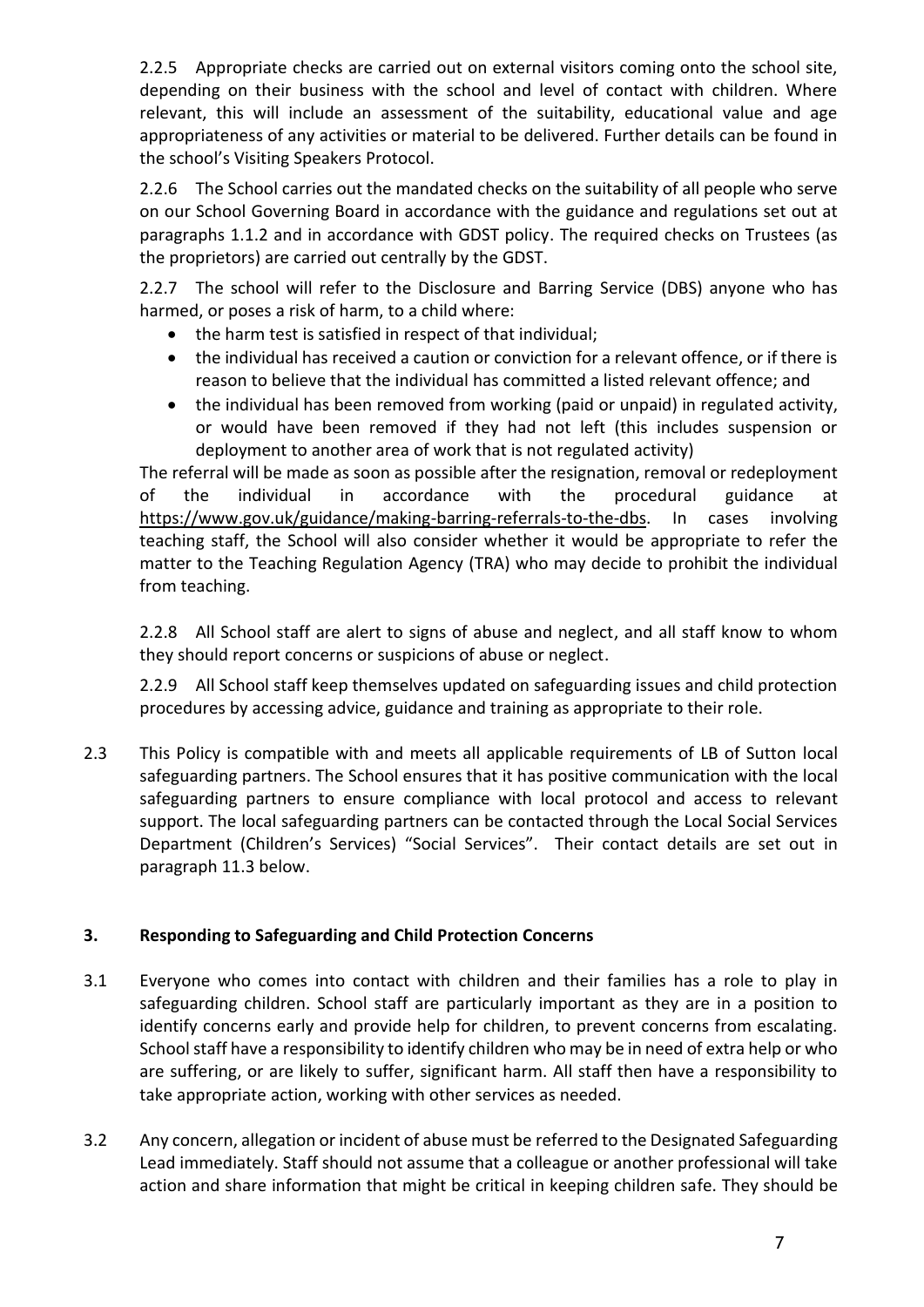mindful that early information sharing is vital for effective identification, assessment and allocation of appropriate service provision. All concerns, discussions and decisions made and the reasons for those decisions should be recorded in writing. If in doubt about sharing information or recording requirements, staff should discuss this with the Designated Safeguarding Lead. Fears about sharing information **must not** be allowed to stand in the way of the need to promote the welfare, and protect the safety, of children.

- 3.3 If staff have concerns about a child (as opposed to a child being in immediate danger or at risk of harm – see para 3.5 below) they will need to decide what action to take. All staff should be prepared to identify children who may benefit from **early help**, that is, support as soon as a problem emerges. Such problems should be discussed in the first instance with the Designated Safeguarding Lead. The early help process may also involve sharing information with other professionals and contributing to an early help assessment.
- 3.4 Any child may benefit from early help, but staff should be particularly alert to the potential need for early help for a child who:
	- Is disabled and has specific additional needs
	- Has special educational needs
	- Is a young carer
	- Is showing signs of being drawn into anti-social or criminal behaviour
	- Is frequently missing/goes missing from care or from home
	- Is misusing drugs or alcohol
	- Is at risk of modern slavery, trafficking or exploitation
	- Is in a family circumstance presenting challenges for the child
	- Has returned home to their family from care
	- Is at risk of being radicalised or exploited
	- Is a privately fostered child
- 3.5 If a child is in **immediate danger or at risk of harm**, this must be reported to the Designated Safeguarding Lead, who will make a referral to children's social care and/or the police immediately (see section 5.12). It is not the role of the School to investigate suspected or alleged abuse; this is the role of the Police and Social Services.

# 3.6 What is Child Abuse?

Abuse is a form of maltreatment of a child. Somebody may abuse or neglect a child by inflicting harm or by failing to act to prevent harm. Children may be abused in a family or in an institution or community setting by those known to them or, more rarely, by others. Abuse can take place wholly online, or technology may be used to facilitate offline abuse. Children may be abused by an adult or adults or another child or children. Abuse, neglect and safeguarding issues are rarely standalone events that can be covered by one definition or label. In most cases multiple issues will overlap with one another.

The categories listed below are drawn from *Keeping Children Safe in Education*:

3.6.1 **Physical abuse** – a form of abuse which may involve hitting, shaking, throwing, poisoning, burning or scalding, drowning, suffocating or otherwise causing physical harm to a child. Physical harm may also be caused when a parent or carer fabricates the symptoms, or deliberately induces, illness in a child.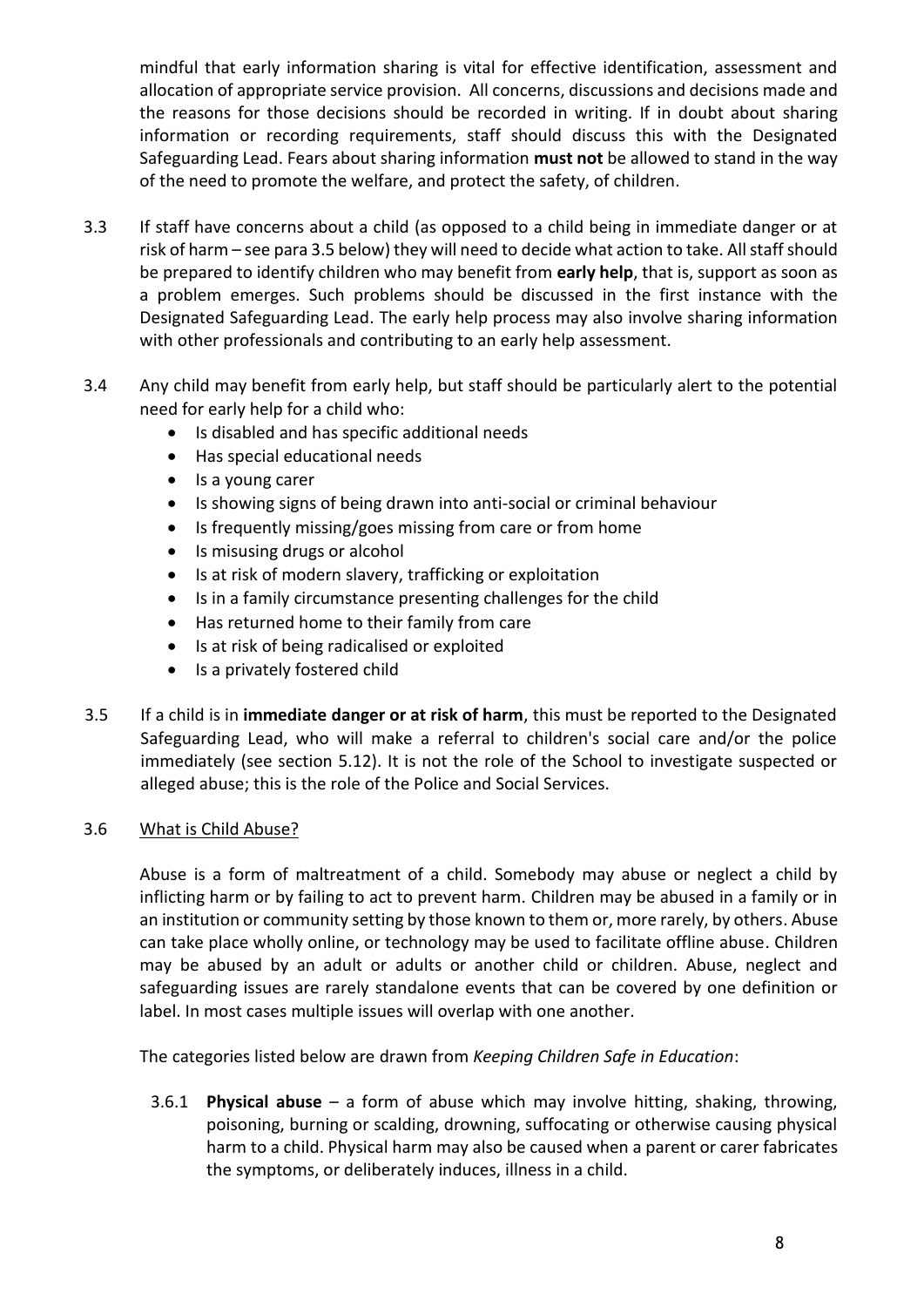- 3.6.2 **Emotional abuse** the persistent emotional maltreatment of a child such as to cause severe and adverse effects on the child's emotional development. It may involve conveying to children that they are worthless or unloved, inadequate, or valued only insofar as they meet the needs of another person. It may include not giving the child opportunities to express their views, deliberately silencing them or 'making fun' of what they say or how they communicate. It may feature age or developmentally inappropriate expectations being imposed on children. These may include interactions that are beyond a child's developmental capability as well as overprotection and limitation of exploration and learning, or preventing the child participating in normal social interaction. It may involve seeing or hearing the illtreatment of another. It may involve serious bullying (including cyberbullying), causing children frequently to feel frightened or in danger, or the exploitation or corruption of children. Some level of emotional abuse is involved in all types of maltreatment of a child, although it may occur alone.
- 3.6.3 **Sexual abuse** involves forcing or enticing a child or young person to take part in sexual activities, not necessarily involving a high level of violence, whether or not the child is aware of what is happening The activities may involve physical contact, including assault by penetration (for example rape or oral sex) or non-penetrative acts such as masturbation, kissing, rubbing and touching outside of clothing. They may also include non-contact activities such as involving children in looking at or the production of sexual images, watching sexual activities, encouraging children to behave in sexually inappropriate ways, or grooming a child in preparation for abuse. Sexual abuse can take place online, and technology can be used to facilitate offline abuse. Sexual abuse is not solely perpetrated by adult males. Women can also commit acts of sexual abuse, as can other children. The sexual abuse of children by other children is a specific safeguarding issue in education.
- 3.6.4 **Neglect** the persistent failure to meet a child's basic physical and/or psychological needs likely to result in the serious impairment of the child's health or development. Neglect may occur during pregnancy, for example, as a result of maternal substance abuse. Once a child is born, neglect may involve a parent or carer failing to: provide adequate food, clothing and shelter (including exclusion from home or abandonment); protect a child from physical and emotional harm or danger; ensure adequate supervision (including the use of inadequate care-givers); ensure access to appropriate medical care or treatment. It may also include neglect of, or unresponsiveness to, a child's basic emotional needs.

3.6.5 Child sexual exploitation (CSE), child criminal exploitation (CCE) and forms of so-called 'honour based' abuse, including female genital mutilation (FGM) are child abuse, and domestic abuse and attempts to draw children into violent extremism or serious violent crime should also be treated as safeguarding issues. Further information on these areas can be found in the *Safeguarding Procedures*. If a teacher discovers that an act of FGM appears to have been carried out on a girl under the age of 18 the teacher must report this to the police.

3.6.6 Sharing nude and semi-nude images is a child protection issue. Even if explicit material is sent or elicited without malicious intent the consequences are serious and put those involved at risk of serious harm. Having or sending explicit material on digital devices is also a criminal offence for those under 18. Pupils are taught about this as part of their internet safety education. The School takes incidences of sharing nude and semi-nude images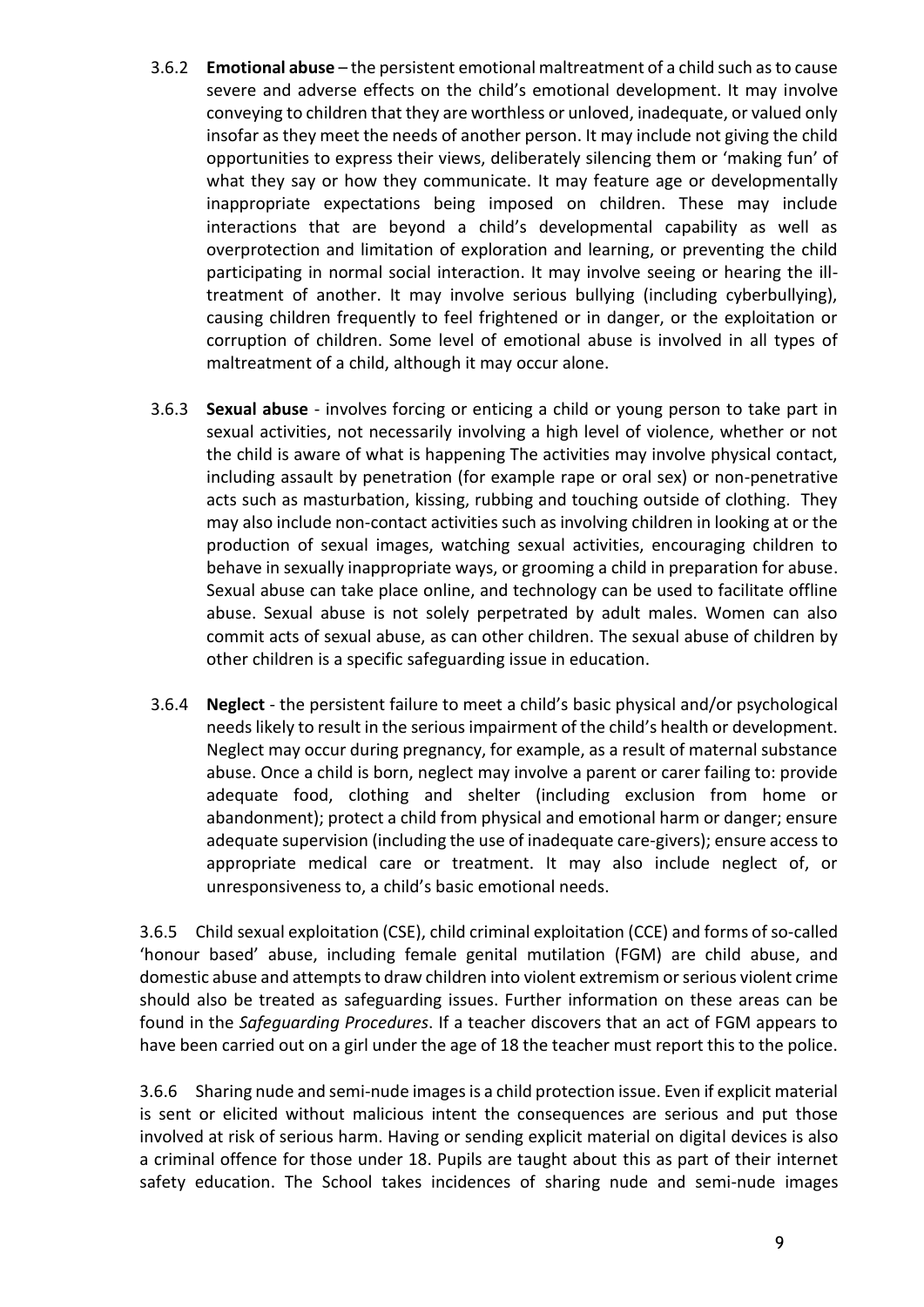extremely seriously, and deals with them in accordance with child protection procedures, including reporting to the police.

3.6.7 **Who are the abusers?** Abusers might be parents or carers, siblings or members of the extended family, neighbours, teachers, strangers; in short, an abuser could be anyone.

3.6.8 **Peer on peer abuse:** all staff should also recognise that children are capable of abusing their peers, and that this can happen and must be addressed whether it occurs inside school, outside school or online. Even if there are no reports, it does not mean it is not happening, it may be the case that it is just not being reported. For this reason, it is important that staff are alert to the signs of peer on peer abuse and that pupils feel able to report incidents, knowing they will be treated seriously. Peer on peer abuse is most likely to include, but is not limited to:

- bullying (including cyber, prejudice-based and discriminatory bullying)
- abuse in intimate personal relationships between peers
- physical abuse such as hitting, kicking, shaking, biting, hair pulling, or otherwise causing physical harm (this may include an online element which facilitates, threatens and/or encourages physical abuse)
- sexual violence, such as rape, assault by penetration and sexual assault (this may include an online element which facilitates, threatens and/or encourages sexual violence)
- sexual harassment, such as sexual comments, remarks, jokes and online sexual harassment, which may be standalone or part of a broader pattern of abuse
- causing someone to engage in sexual activity without consent, such as forcing someone to strip, touch themselves sexually, or to engage in sexual activity with a third party
- upskirting, which typically involves taking a picture under a person's clothing without their permission
- consensual and non-consensual sharing of nudes and semi-nude images and or videos (also known as sexting or youth produced sexual imagery), and
- initiation/hazing type violence and rituals (this could include activities involving harassment, abuse, or humiliation used as a way of initiating a person into a group and may also include an online element)

It is more likely that girls will be victims of peer on peer abuse and boys perpetrators, but all peer on peer abuse is unacceptable and will be taken seriously. Peer on peer abuse should be recognised as abuse and challenged as such. A zero tolerance approach will be taken whereby it is never passed off as 'banter', 'just having a laugh', 'part of growing up' or 'boys being boys'. This can lead to a culture of unacceptable behaviours, an unsafe environment for children and at worst children accepting this as normal and not coming forward to report it. The school seeks to minimise the risk of such abuse by ensuring that it is clear to all members of the school community that it is not tolerated, and by educating pupils as part of the PSHE programme about healthy and respectful relationships, the wider societal factors (such as sexist stereotypes and language), and how to recognise, report and respond to peer on peer abuse.

Any concern about peer on peer abuse must be reported to the DSL. Allegations will be promptly and thoroughly investigated, recorded and treated according to their gravity, in line with the School's anti-bullying or behaviour policy. The threshold for dealing with an issue of pupil behaviour or bullying under the safeguarding procedure is, subject to local specifics as in any other cases, when there is reasonable cause to suspect that a child is suffering, or likely to suffer, significant harm. In such cases the School's response will include referral to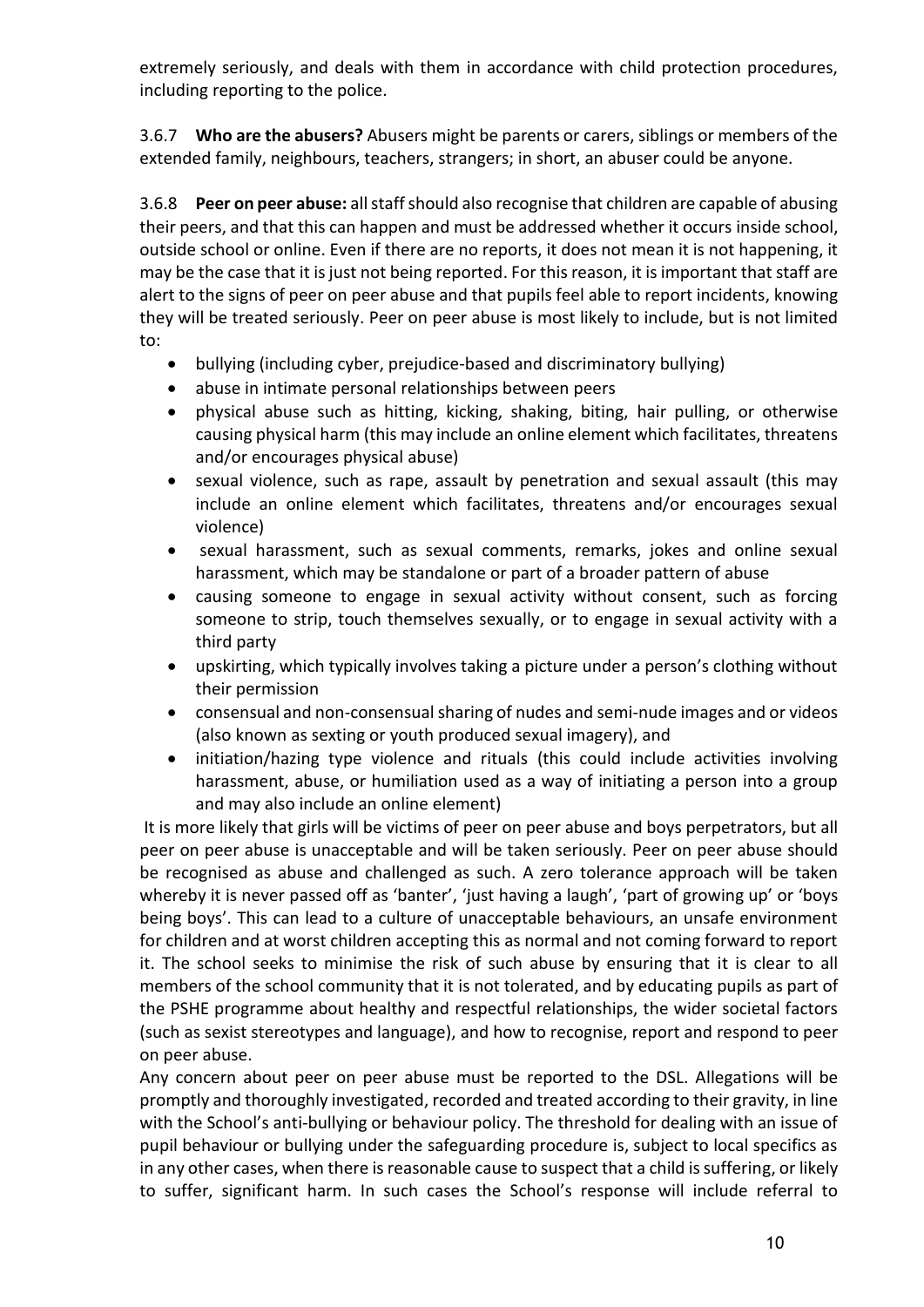children's social care or the police. Victims, perpetrators and any other child affected will be supported within the pastoral care structure, taking account of their views and feelings, and support may include counselling where appropriate. All children involved will be treated as 'at risk'. Further information can be found in the *Safeguarding Procedures.*

3.6.9 **Contextual safeguarding:**safeguarding incidents and/or behaviours can be associated with factors outside the school and can occur between children outside the School. All staff should consider the context within which such incidents and/or behaviours occur. It is important to provide as much information as possible as part of the referral process. This will allow any assessment to consider all the available evidence and the full context of any abuse.

# 3.7 Signs of abuse

All School staff members should be aware of the signs of abuse, neglect and radicalisation so that they are able to identify cases of children who may be in need of help or protection.

The following may help staff to be aware of possible signs of abuse - There are further sources of information such as the *GDST Safeguarding Procedures, What to do if you're worried a child is being abused* and the NSPCC website. However, such lists are not exhaustive - if staff members are unsure, they should always seek advice and report concerns even where signs/indicators are not present. Staff should also be alert to behaviours or circumstances that put children in danger, such as drug taking, alcohol abuse, self-harm, truanting, cyber bullying and sexting.

(There may be other signs of abuse specific to female genital mutilation, and to radicalisation of young people. These are described in the *Safeguarding Procedures*.)

# **3.7.1 Physical Abuse**

- Unexplained injuries/burns
- Untreated injuries
- Bruises/abrasion around the face
- Bi-lateral injuries e.g. two bruised eyes
- Bite marks
- Bruising abrasions to lips, cheeks, outer ear

# **3.7.2 Emotional Abuse**

- Excessive overreaction to mistakes
- Continual self-deprecation
- Excessive rocking, thumb sucking, hair twisting
- Extreme compliance/aggression
- Drug, alcohol and substance misuse
- Significant peer relationship difficulties

# **3.7.3 Sexual Abuse**

- Sexual awareness inappropriate to child's age, including provocative sexual behaviour
- Self-harm
- Pregnancy
- Sexually transmitted diseases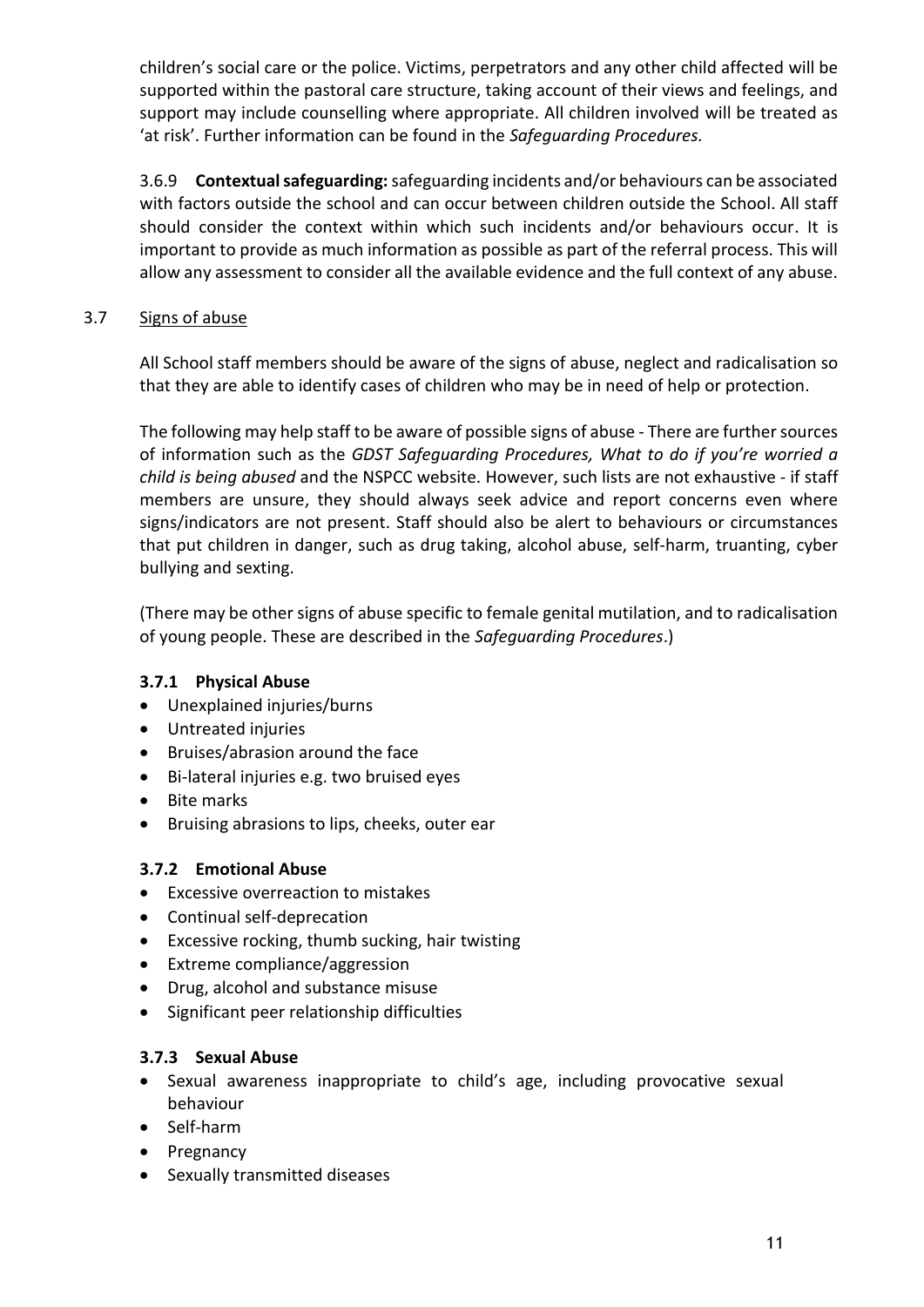- Sudden changes in behaviour or school performance
- Fear of undressing for gym
- Depression/withdrawal
- Drug, alcohol, substance abuse

# **3.7.4 Neglect**

- Constant hunger, tiredness and/or poor personal hygiene
- Untreated medical problems
- Destructive tendencies
- Social isolation
- Poor self-esteem and/or relationship with peers
- Excessive rocking, hair twisting, thumb sucking

# **3.7.5 Missing Children**

A child going missing from an education setting is a potential indicator of abuse and neglect. Staff should treat prolonged or repeated absence, or particular patterns of absence, with no satisfactory explanation, as a potential safeguarding issue and take action accordingly. Procedures are detailed in the GDST *Safeguarding Procedures.*

# **3.7.6 Mental Health**

All staff should be aware that mental health problems can, in some cases, be an indicator that a child has suffered or is at risk of suffering, abuse, neglect or exploitation. Only appropriately trained professionals should attempt to make a diagnosis of a mental health problem. Staff are however well placed to observe children and identify those whose behaviour suggests that they may be experiencing a mental health problem or be at risk of developing one It is also important that staff are aware how adverse childhood experiences can have a lasting impact on children's mental health, behaviour and education. If staff have a concern about a child which is also a safeguarding concern, immediate action should be taken following the procedures in this Policy.

# **4. Designated Safeguarding Lead (DSL)**

4.1 The School has appointed a Designated Safeguarding Lead and two deputies] to contact in her absence. The Designated Safeguarding Lead is a member of the School's Senior Leadership Team with the necessary status and authority to take lead responsibility for child protection matters (including online safety). This responsibility cannot be delegated. The School will ensure that the Designated Safeguarding Lead is given the time/cover, funding, training, resources and support to fulfil their role.

During term time, the Designated Safeguarding Lead and/or a deputy will always be available (during school hours) for staff to discuss any safeguarding concerns. Adequate and appropriate cover will be arranged for any out of hours/out of term activities. The Designated Safeguarding Lead will ensure that arrangements for cover are communicated clearly to staff.

The Designated Safeguarding Lead will: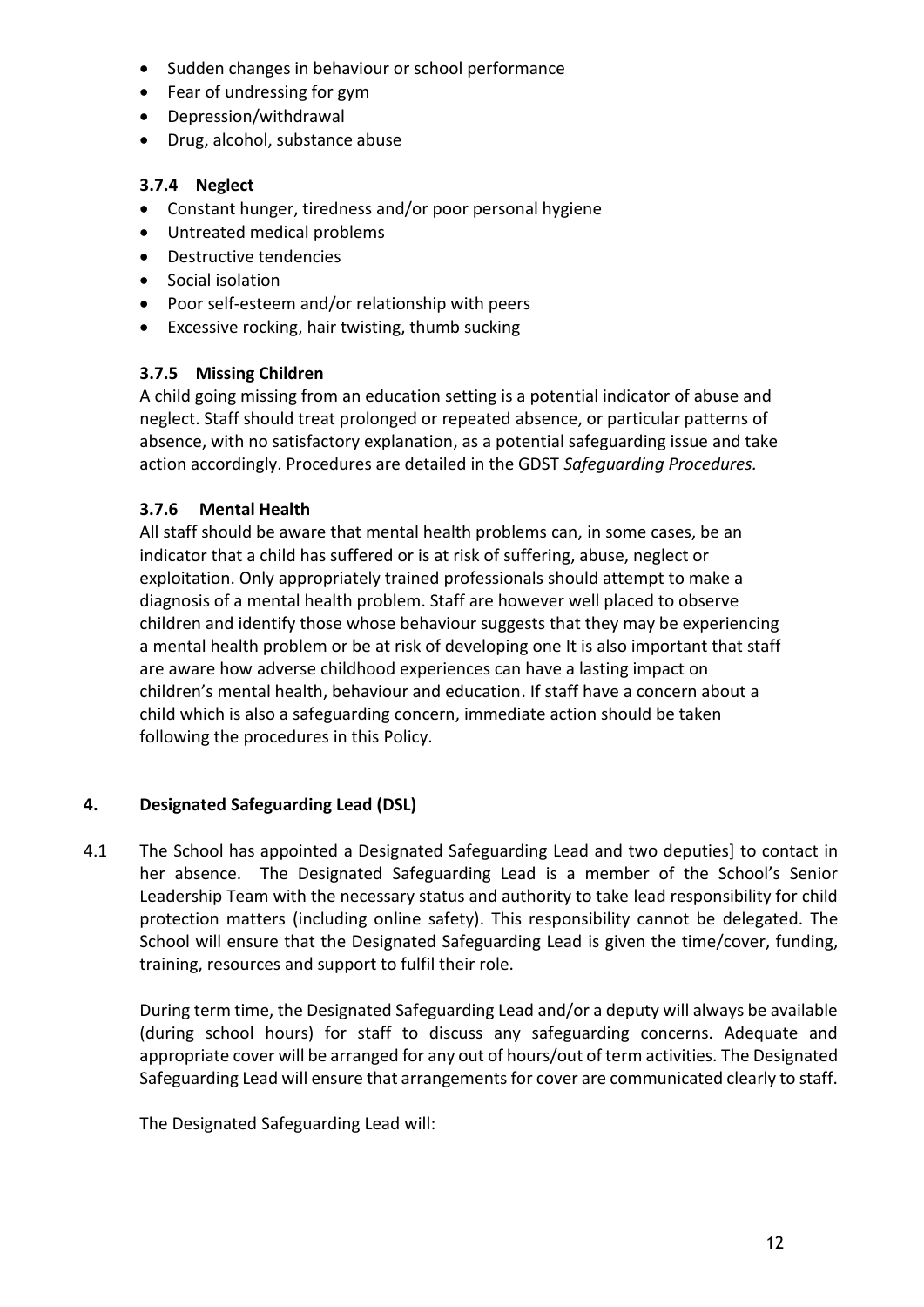4.1.1 be responsible for ensuring that all cases of suspected or actual child protection concerns are dealt with in accordance with the guidance and regulations set out at paragraphs 1.1.2;

4.1.2 refer cases of suspected abuse or allegations to the local Social Services Department and/or the police in accordance with local safeguarding partner procedures, and work with other agencies in line with *Working Together to Safeguard Children;*

4.1.3 receive *Prevent* awareness training; provide advice and support, and make appropriate referrals through the *Channel* programme;

4.1.4 oversee online safety (as outlined in the Online Safety Policy)

4.1.5 ensure that she is aware of the latest national and local guidance and requirements and will keep the Head, staff and volunteers informed as appropriate;

4.1.6 receive appropriate training in child protection matters and interagency working, to include both national and local bodies, at least every two years, and in addition to formal training, update their knowledge and skills at regular intervals and at least annually, in order to keep up with developments relevant to the role. Deputy DSLs will be trained to the same level as DSLs;

4.1.7 ensure that the Head, staff and volunteers have access to and understand their role as appropriate in the child protection procedures, including but not limited to: part-time staff, supply staff, peripatetic staff, newly appointed staff, newly qualified staff, before/after school care staff, boarding staff, gap year students, volunteers, catering staff, cleaning staff and caretakers;

4.1.8 act as a source of advice and support within the School and co-ordinate action regarding referrals in relation to both children and allegations against staff.

# **5. Responding to Disclosures of Abuse**

- 5.1 Children are more likely to be abused by someone they know and trust than by a stranger. Staff members are advised to maintain an attitude of 'it could happen here' where safeguarding is concerned. When concerned about the welfare of a child, staff members should always take action in the best interests of the child.
- 5.2 Staff and volunteers should make themselves available to reassure the pupil that what they are saying is being taken seriously and without criticism, and should respond in a supportive, calm manner, avoiding asking detailed questions. The role of the staff member or volunteer is to listen, record and report; not to investigate. A pupil should never be given the impression that they are creating a problem by reporting abuse, sexual violence or sexual harassment. No pupil should ever be made to feel ashamed for making a report. Staff and volunteers should also take care to ensure that their behaviour and actions do not place pupils or themselves at risk of harm.
- 5.3 If a pupil reports abuse from another pupil or pupils, staff should follow the procedures in this section. All children involved, whether a potential perpetrator or victim, will be treated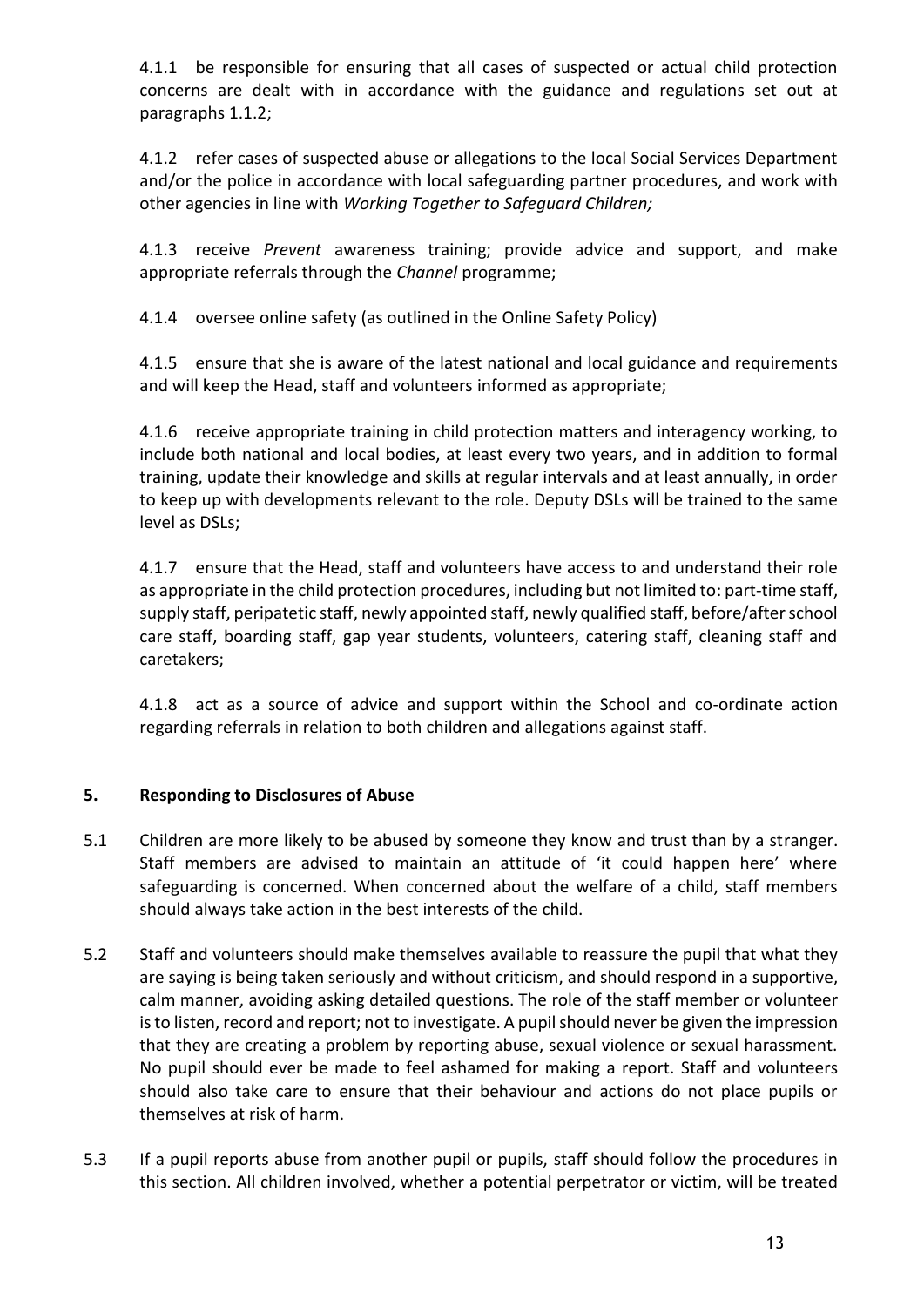as being 'at risk'. The Designated Safeguarding Lead will liaise with local agencies in relation to handling any such cases which arise. Further guidance can be found in the GDST *Safeguarding Procedures* (Part A Section 1). A bullying incident will be regarded as a child protection concern where there is reasonable cause to suspect that a child is suffering, or is likely to suffer, significant harm. See the Anti Bullying Policy.

### 5.4 Immediate Response

If a disclosure is made, the member of staff or volunteer **should**:

5.4.1 allow the pace of the conversation to be dictated by the pupil;

5.4.2 ask open questions which encourage the pupil to talk such as "can you tell me what happened?"

5.4.3 accept what the pupil says and not ask for further detail;

5.4.4 acknowledge how hard it was for them to tell you and show by voice tone and/or facial expression that you are taking their concerns seriously;

5.4.5 note carefully any clearly visible external signs of possible injury or neglect (but note paragraph 5.5.4 below);

5.4.6 reassure the pupil that they have done the right thing, that they are not at fault, and explain whom you will have to tell (the Designated Safeguarding Lead) and why.

# 5.5 The member of staff or volunteer **should not**:

5.5.1 burden the pupil with guilt by asking questions such as "why didn't you tell me before?"

5.5.2 interrogate or pressure the pupil to provide information;

5.5.3 ask any potentially leading questions, as this may impact on any potential case brought to court;

5.5.4 undress the child or examine clothed parts of the child's body in an attempt to determine the nature of any such injuries/neglect;

5.5.5 criticise the alleged perpetrator, this may be someone they love;

5.5.6 promise confidentiality (see paragraph 5.6 and 5.7);

5.5.7 make promises that they cannot keep such as "I'll stay with you all the time" or "it will be alright now";

5.5.8 put words in the child's mouth (i.e. finish their sentences);

5.5.9 jump to conclusions or speculate about what happened or might have happened, or make accusations;

5.5.10 show an overly emotional reaction, such as expressing disgust, shock or disbelief;

5.5.11 attempt to investigate the allegations.

5.6 If a pupil confides in a member of staff or volunteer and requests that the information is kept secret, staff/volunteers *must not make promises about confidentiality.* Staff must tell the pupil sensitively that they have a responsibility to tell the named Designated Safeguarding Lead so that the child can be helped to stay safe and feel better.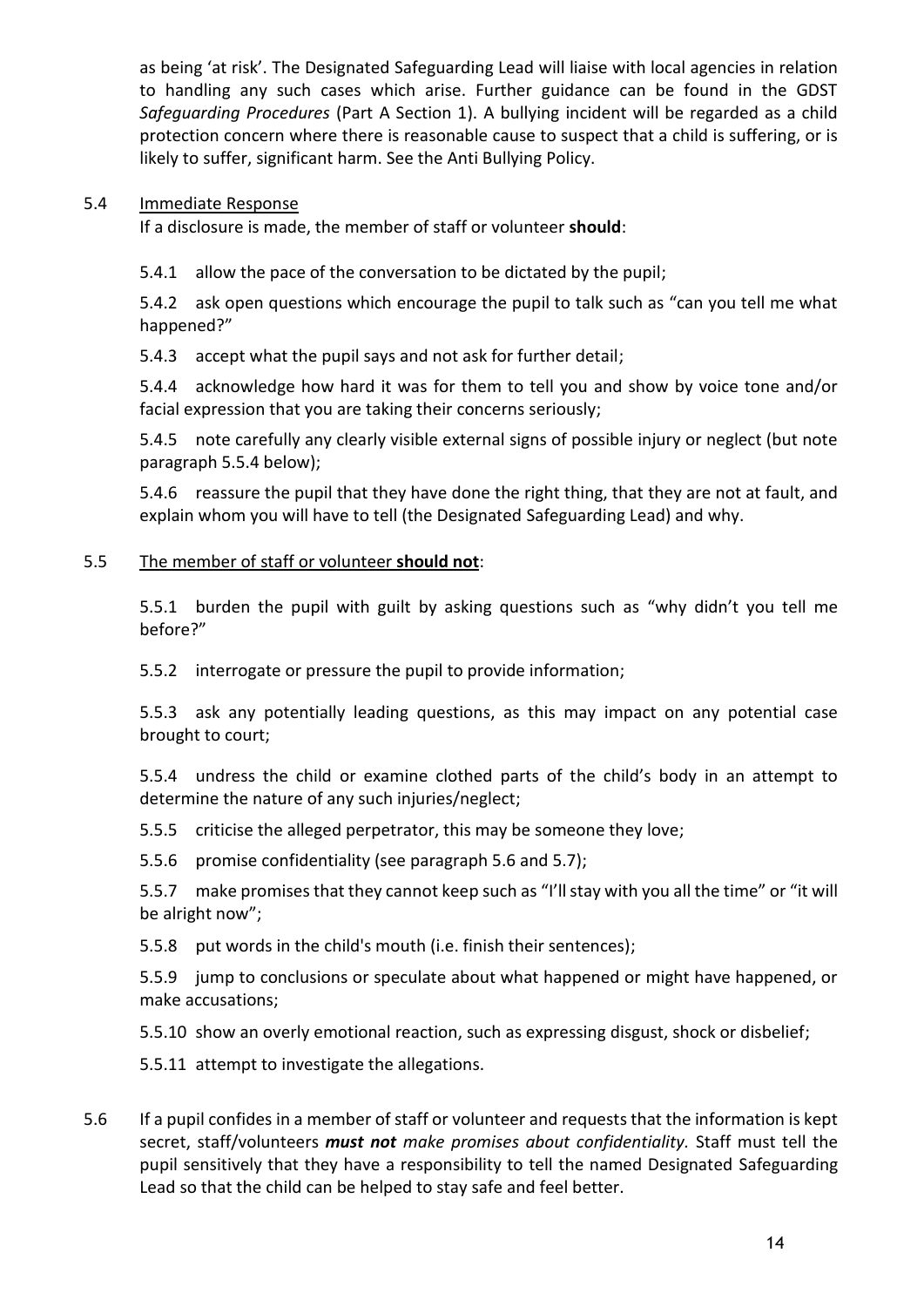- 5.7 In every case, the member of staff/volunteer should consider whether the pupil is able to provide consent for the information to be shared and if so, seek to obtain that consent in accordance with the *GDST Safeguarding Procedures* relating to information sharing and consent. If the pupil does not consent, the member of staff/volunteer should explain that they need to share the information with the Designated Safeguarding Lead and reassure them that the information will *only be disclosed* to other people who *need to know.* The member of staff/volunteer should refer to the *GDST Safeguarding Procedures* for further information and guidance.
- 5.8 The School recognises that a child who is abused may feel helpless and humiliated, may blame themselves, and find it difficult to develop and maintain a sense of self-worth. We recognise that the School may provide the only stability in the lives of children who have been abused or who are at risk of harm. The School has age appropriate systems in place for children to express their views and give feedback so that their wishes or feelings will be taken into account when determining what action to take and what services to provide. However, the child's wishes or feelings cannot override the duty to refer suspected abuse to children's social care or police.
- 5.9 The School will provide continuing support to a pupil who has disclosed abuse through promoting a caring and safe environment within the School and encouraging self-esteem and self-assertiveness through the curriculum and through relationships. In doing so, the School will act in accordance with guidance from the relevant authorities to ensure that, for example, legal proceedings are not compromised.
- 5.10 All allegations involving staff or volunteers will be discussed immediately with the Local Authority Designated Officer (LADO<sup>1</sup>) before any investigation takes place. In borderline cases, these discussions can be held without naming the individual.

In any case of immediate risk or serious harm to children, the police shall be informed at the outset.

#### 5.11 Recording Information

Staff/volunteers should:

5.11.1 make a record of the disclosure or concern, including the date, time, place and context, and what has actually been said (wherever possible using the child's exact words, even if they seem childish, rude or inappropriate), not assumption or interpretation.

5.11.2 clearly distinguish between fact, observation, allegation and opinion;

5.11.3 record any observed injuries and bruises;

5.11.4 note the non-verbal behaviour and the key words in the language used by the pupil (do not translate into "proper terms");

5.11.5 alert the Designated Safeguarding Lead;

<sup>&</sup>lt;sup>1</sup> Local Authority Designated Officer(s) for Child Protection. Each local authority should have designated a particular officer, or team of officers, to be involved in the management and oversight of allegations against people that work with children. The term 'LADO' in this Policy is used for convenience to designate these local authority designated officer(s) or other appropriate first point of contact for child protection concerns, whatever terminology individual local safeguarding partners may use.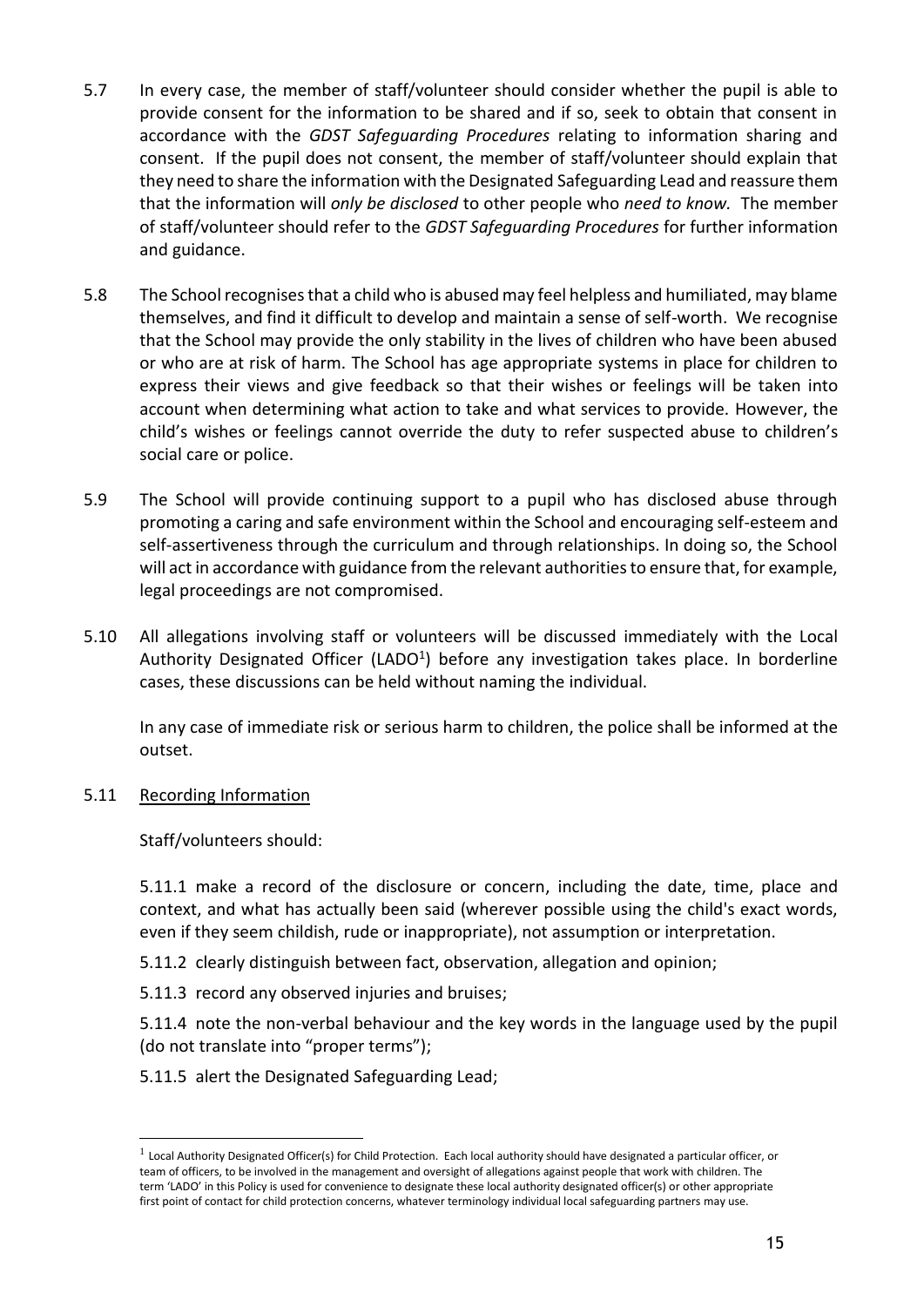5.11.6 appreciate that their records may be used in criminal proceedings or disciplinary investigations.

### 5.12 Reporting Concerns

5.12.1 Any concerns about pupils must be discussed with the Designated Safeguarding Lead (or in their absence the Deputy Designated Safeguarding Lead) as soon as possible and at latest by the end of the school day.

5.12.2 Where the disclosure identifies a safeguarding issue, the Designated Safeguarding Lead will report the disclosure to the local Social Services Department within 24 hours. In the most serious cases, and if there is suspicion that a crime has been committed, the Designated Safeguarding Lead will contact the police.

5.12.3 The School's procedures differentiate between safeguarding children who have suffered significant harm and those who are in need of support from one or more agencies. In cases where a child is not suffering or at risk of suffering serious harm, but rather is in need of additional support, an inter-agency assessment will be undertaken to determine the most appropriate action.

5.12.4 Whilst the Designated Safeguarding Lead will usually decide whether to make a referral, **in exceptional circumstances, such as in an emergency or a genuine concern that appropriate action has not been taken, anyone can refer their concerns to children's social care directly** (see section 9 below). If a member of staff makes a referral independently, they must inform the Designated Safeguarding Lead as soon as possible thereafter.

5.12.5 **If, at any point, there is a risk of immediate serious harm to a child a referral should be made immediately. If the child's situation does not appear to be improving the staff member with concerns should press for re-consideration. Concerns should always lead to help for the child at some point.**

# **6 Allegations against staff**

- 6.1 Schools must follow the procedures for handling allegations made against staff, supply staff, contractors and/or volunteers set out in Part 4 of *Keeping Children Safe in Education*. The aim is to deal with any allegation quickly and in a fair and consistent way which provides effective protection for the child and at the same time provides appropriate support for the person who is the subject of the allegation.
- 6.2 Where a safeguarding-related allegation or cause for concern is made against any member of staff, supply staff, contractor or volunteer (including the Designated Safeguarding Lead), the matter should be reported immediately to the Head (unless the allegation relates to the Head or there is a conflict of interest in reporting the matter to the Head). The Head should **not speak** to the member of staff who is the subject of the allegation at this point. In the absence of the Head the allegation should be reported to the Director of Legal and Risk Assurance at Trust Office (or in their absence the Chief Executive).
- 6.3 Where a safeguarding related allegation or cause for concern is made against the Head or there is a conflict of interest in reporting the matter to the Head, it should be reported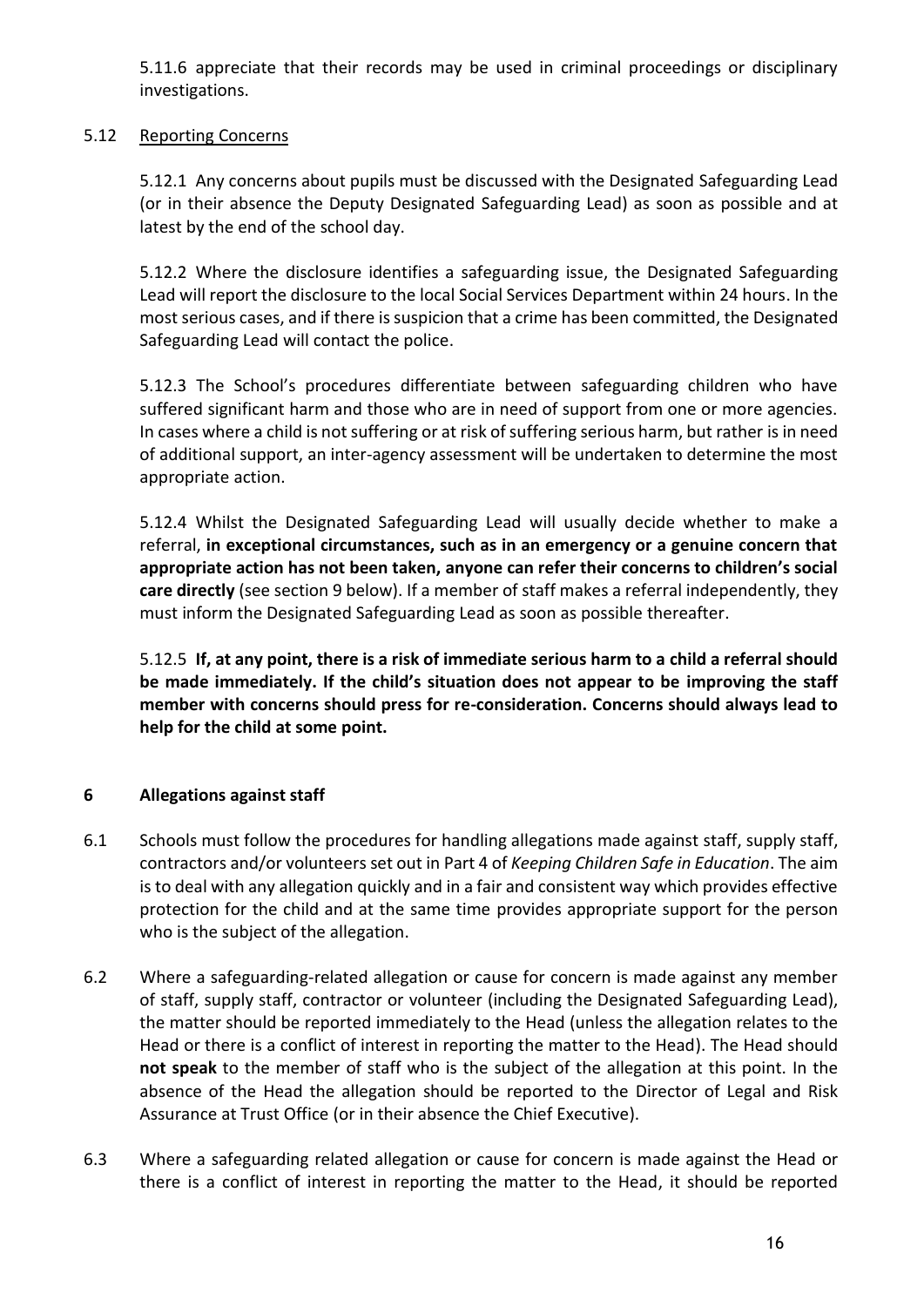immediately to the Director of Legal and Risk Assurance at Trust Office (or in their absence the Chief Executive) without informing the Head. The Director of Legal and Risk Assurance will in turn inform the member of the GDST Council who is the Safeguarding Lead.

- 6.4 Where a safeguarding related allegation or cause for concern is made against a member of Trust Office staff, the matter should be reported immediately to the Director of Legal and Risk Assurance at Trust Office (or in their absence the Chief Executive).
- 6.5 **In all cases immediate contact should be made with the LADO** to discuss the allegation. The Legal Department at Trust Office must also be notified. A decision as to how to proceed and eventually whether or not to suspend a member of staff or volunteer will be taken by the Head following consultation with the LADO (and, in the most serious cases, the police) and the GDST. In borderline cases discussions with the LADO can be held informally and without naming the school or individual. Where an allegation relates to a member of supply staff provided by an agency, the agency will be fully involved. Discussions should be recorded in writing, and any communication with both the individual and the parents of the child/children agreed. Suspension is not an automatic response and the decision will be taken according to the circumstances of each particular case, giving due weight to the views of the LADO, and guidance in *Keeping Children Safe in Education* and *Working Together to Safeguard Children*. The decision as to whether or not to suspend the Head is taken by the GDST alone (having consulted the relevant authorities).
- 6.6 In considering the available options, including redeployment of the member of staff, supply staff or volunteer, the LADO, GDST and the Head will ensure that their primary concerns are the safety and wellbeing of the pupils, together with the need for a full and fair investigation which will be led by the LADO or the police.
- 6.7 The school will refer to the Disclosure and Barring Service (DBS) anyone who has harmed, or poses a risk of harm, to a child, as outlined in para 2.2.6 above. The referral will be made as soon as possible, and ordinarily on conclusion of investigation, when the individual is removed from regulated activity. In cases involving teaching staff, the School will also consider whether it would be appropriate to refer the matter to the Teaching Regulation Agency (TRA) who may decide to prohibit the individual from teaching.
- 6.8 Where required to do so, we will provide information to the DBS or TRA in respect of a member of staff or volunteer in accordance with our legal duty.
- 6.9 Communications with the School community about safeguarding-related allegations shall only be made following consultation with the LADO and any investigating authorities. There are restrictions on the reporting or publishing of allegations against teachers (which apply up to the point where the accused person is charged with an offence, or the DfE/TRA publish information about an investigation or decision in a disciplinary case). Every effort will be made to maintain confidentiality and guard against unwanted publicity. The Legal Department will advise on the statutory reporting restrictions on publication of details of allegations.
- 6.10 If there has been a substantiated allegation against a member of staff, supply staff or volunteer, the School will work with the LADO to determine whether there are any improvements to be made to the School's procedures or practice to help prevent similar events in the future.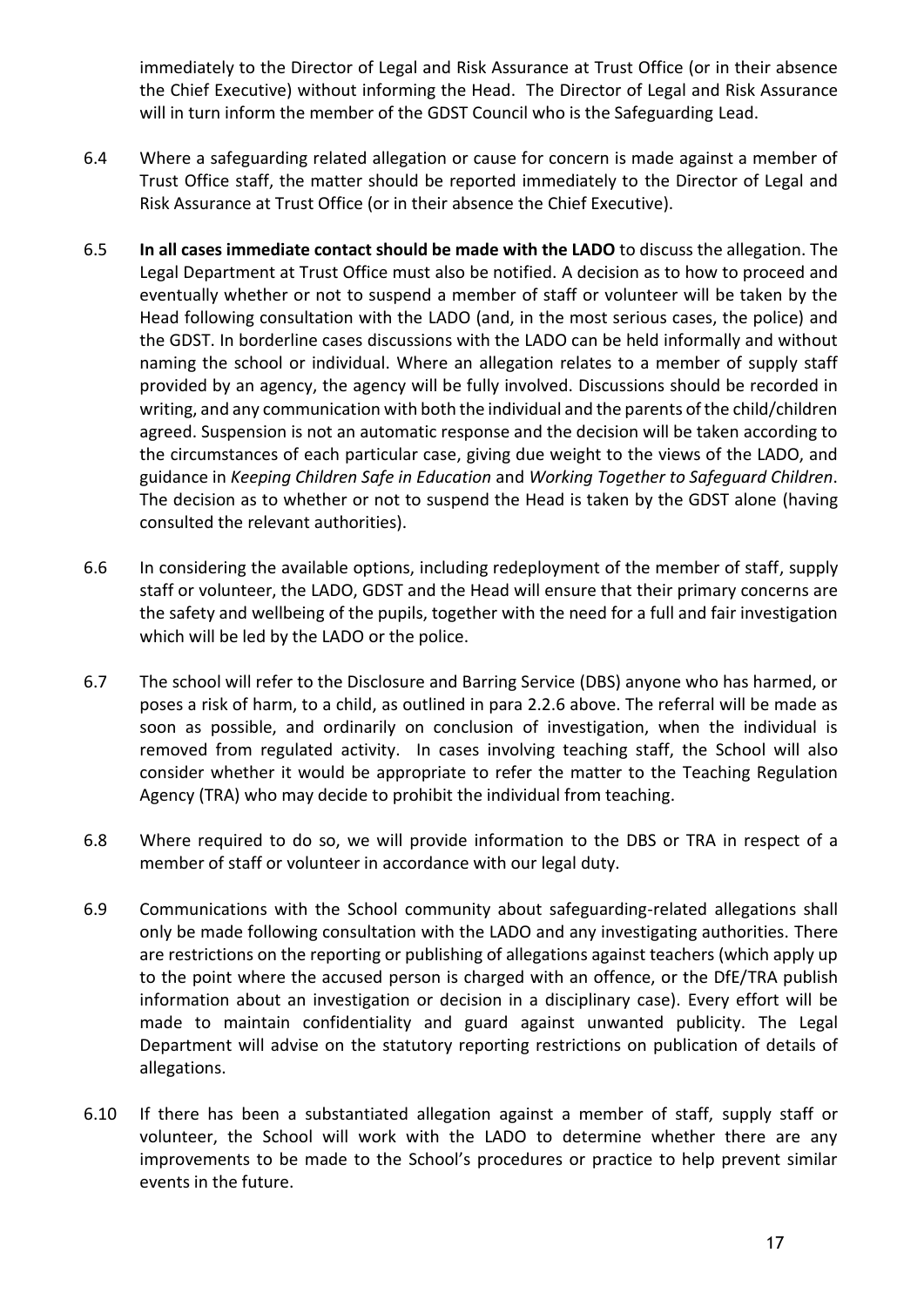### 6.11 Low level concerns

6.11.1 A low level concern about the behaviour of a member of staff is one where such behaviour does not meet the 'harms threshold' and yet appears to be inconsistent with the staff code of conduct or professional boundaries.

6.11.2 It is crucial that any such concerns should be shared. This will maintain an open and transparent culture within the school, reinforcing its ethos and values; ensure that adults working in the school act within professional boundaries; and enable concerning, problematic or inappropriate behaviour to be identified and addressed early, minimising the risk of abuse.

6.11.3 Low level concerns about a member of staff should be reported as set out in paras 6.2-6.4 above. Staff are also encouraged to self-refer where, for instance, they have found themselves in a situation which could be misinterpreted, or on reflection feel they may have compromised the School's expected professional standards. Reports about supply staff and contractors will be notified to their employers so that any potential patterns of inappropriate behaviour can be identified.

6.11.4 The Head will investigate the concern, speaking to the person who raised the concern, the individual involved, and any witnesses. The action to be taken will be determined by and proportionate to the nature of the incident, whether the report can be substantiated and whether any pattern of behaviour appears to be emerging. Support will be offered where appropriate and where needed to enable the member of staff in question to correct their behaviour in future.

6.11.5 The Head must record all low level concerns in writing, including details of:

- The concern,
- The context of the report,
- The name of the individual sharing the concern (requests for anonymity should be respected as far as reasonably possible);
- Action taken and the rationale for this.

6.11.6 Records of low level concerns must be reviewed periodically in order to identify any patterns of concerning, problematic or inappropriate behaviour. Should a pattern of behaviour be identified, the school will decide on a course of action depending on the nature of the concerns. This will include referral to the LADO if the harms threshold is met. The review of records will also consider whether these indicate any wider cultural issues in the school which should be addressed by revising school policies or providing further training.

6.11.7 Further guidance on low level concerns can be found in *Keeping Children Safe in Education* part 4, or section B6 of the *Safeguarding Procedures*.

# **7. Roles and Responsibilities**

7.1 The GDST and the School have separate procedures which detail the roles and responsibilities of all staff, volunteers and governors in relation to safeguarding. In summary every member of staff and every volunteer who assists the School should: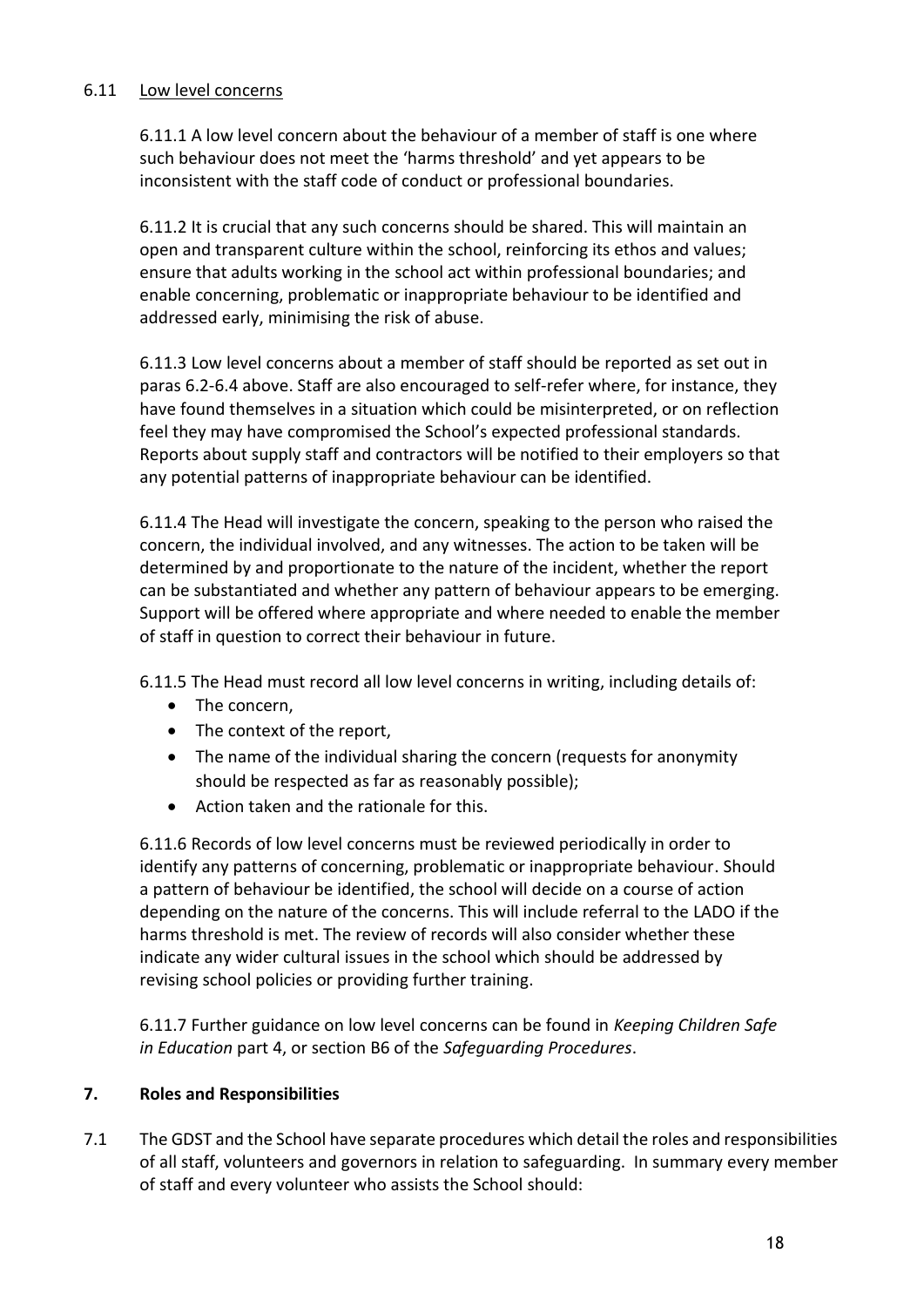- 7.1.1 protect pupils from abuse
- 7.1.2 follow the GDST and the School's safeguarding policy and procedures, and read sections of *Keeping Children Safe in Education* appropriate to their role, including subsequent updates to this guidance
- 7.1.3 know how to access and implement the procedures
- 7.1.4 know the identity of the School's Designated Safeguarding Lead/s and who to speak to in the absence of the Designated Safeguarding Lead/s
- 7.1.5 report all safeguarding concerns to the Designated Safeguarding Lead (subject to paragraphs 5.12.4, 6.2 and 6.3 of this Policy)
- 7.1.6 keep a record of any safeguarding concern, conversation or incident (in accordance with paragraphs 3.2 and 5.11 of this Policy)
- 7.1.7 undertake appropriate training as detailed in 2.2.2 above.

# **8. Referring Concerns to Social Services**

- 8.1 The decision to make a referral is a serious matter and requires careful judgement. Such decisions should usually only be taken by the Head or by the Designated Safeguarding Lead, who will liaise with the Head as appropriate, following consultation with Social Services. In cases of serious harm, or if a crime may have been committed, the police will be informed from the outset. However, anyone can refer their concerns to children's social care directly (see section 9 below).
- 8.2 Children's social care assessments should consider where children are being harmed in contexts outside the home, so it is important that schools provide as much information as possible as part of the referral process. This will allow any assessment to consider all the available evidence and enable a contextual approach to address such harm.
- 8.3 Parental consent is not a requirement for referrals to statutory agencies. However, schools should aim to gain consent of individuals or their parents, depending on age and the circumstances, to share information about them with Social Services and other agencies. Schools should be mindful of situations where to do so would place a child at increased risk of harm. Schools may share information without consent, if it is not possible to gain consent, it cannot be reasonably expected that a school will gain consent, or if to gain consent would place a child at risk. Advice to determine the nature of any discussions to have with parents should be sought from Social Services in advance of making a referral. Advice can also be obtained from the Legal Department at Trust Office.
- 8.4 In the case of concerns about a pupil being at risk of radicalisation, school staff should follow safeguarding guidelines by reporting to the Designated Safeguarding Lead. This may lead to a referral through the *Channel* programme.
- 8.5 In accordance with paragraph 5.12.2 of this Policy, where the disclosure relates to actual abuse or the suspicion of abuse, the Designated Safeguarding Lead will report the disclosure to Social Services within 24 hours.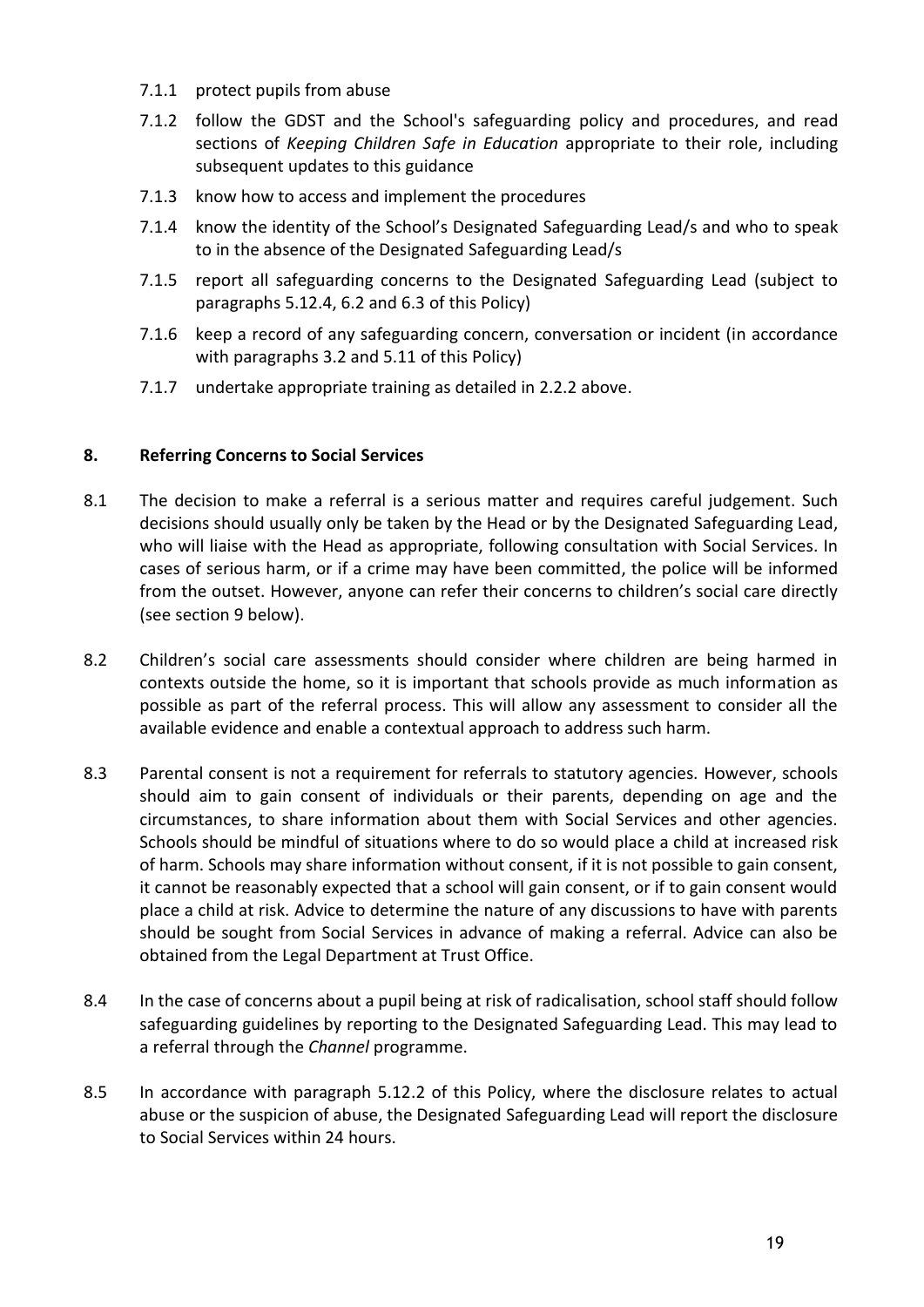- 8.6 In the event of the School making a referral to Social Services, they should agree with the recipient of the referral what exactly the child and parents will be told, by whom and when. The Designated Safeguarding Lead should ask to be kept informed of the timing of the strategy discussion between Social Services and the police, which will decide whether and how to investigate. The Designated Safeguarding Lead should be prepared to contribute to the strategy discussion.
- 8.7 The local authority should make a decision, within one working day of a referral being made, about the type of response that is required and should let the referrer know the outcome. The referrer should follow up if this information is not forthcoming. A record of each contact with Social Services, including the name of the officer with whom the School has spoken, and the date and time of the call, should be kept. If after a referral the child's situation does not appear to be improving, the referrer should consider following local escalation procedures.

# **9. Duty to report concerns about the management of safeguarding**

- 9.1 The School recognises that children cannot be expected to raise concerns in an environment where staff fail to do so. Staff and volunteers should feel able to raise concerns about poor or unsafe practice and potential failures in the School's safeguarding regime, and feel confident that such concerns will be taken seriously by the senior leadership team. The duty to report concerns about the management of safeguarding is part of the Code of Conduct, and will also be reflected in staff training.
- 9.2 Where staff or volunteers reasonably believe that safeguarding concerns exist, or where they have concerns regarding the management of safeguarding issues, it is their duty to raise concerns.
- 9.3 The member of staff or volunteer should bring their concerns to the attention of the Designated Safeguarding Lead, or in a case where the concerns relate to the actions or inaction of the Designated Safeguarding Lead, to the Head.
- 9.4 However, where someone reasonably believes these reporting routes to be inappropriate, or has reported concerns and no action has been taken, they should contact the Director of Legal and Risk Assurance at Trust Office, refer their concerns to children's social care directly, or use the NSPCC whistleblowing helpline (see section 11 below for contact details).

#### **10. Monitoring and Review**

- 10.1 The working of this Policy will be monitored locally by the Designated Safeguarding Lead in the School who will report as required to the Head.
- 10.2 The GDST, as proprietor of the School, will undertake an annual audit visit and other periodic checks in order to monitor the effectiveness of the School's implementation of these policies and procedures, together with a review of the safeguarding incidents that have arisen and how they were managed.
- 10.3 The annual review will be reported back to the GDST's Audit Committee, which will monitor compliance. A member of the Audit Committee, who is also a member of the GDST Council,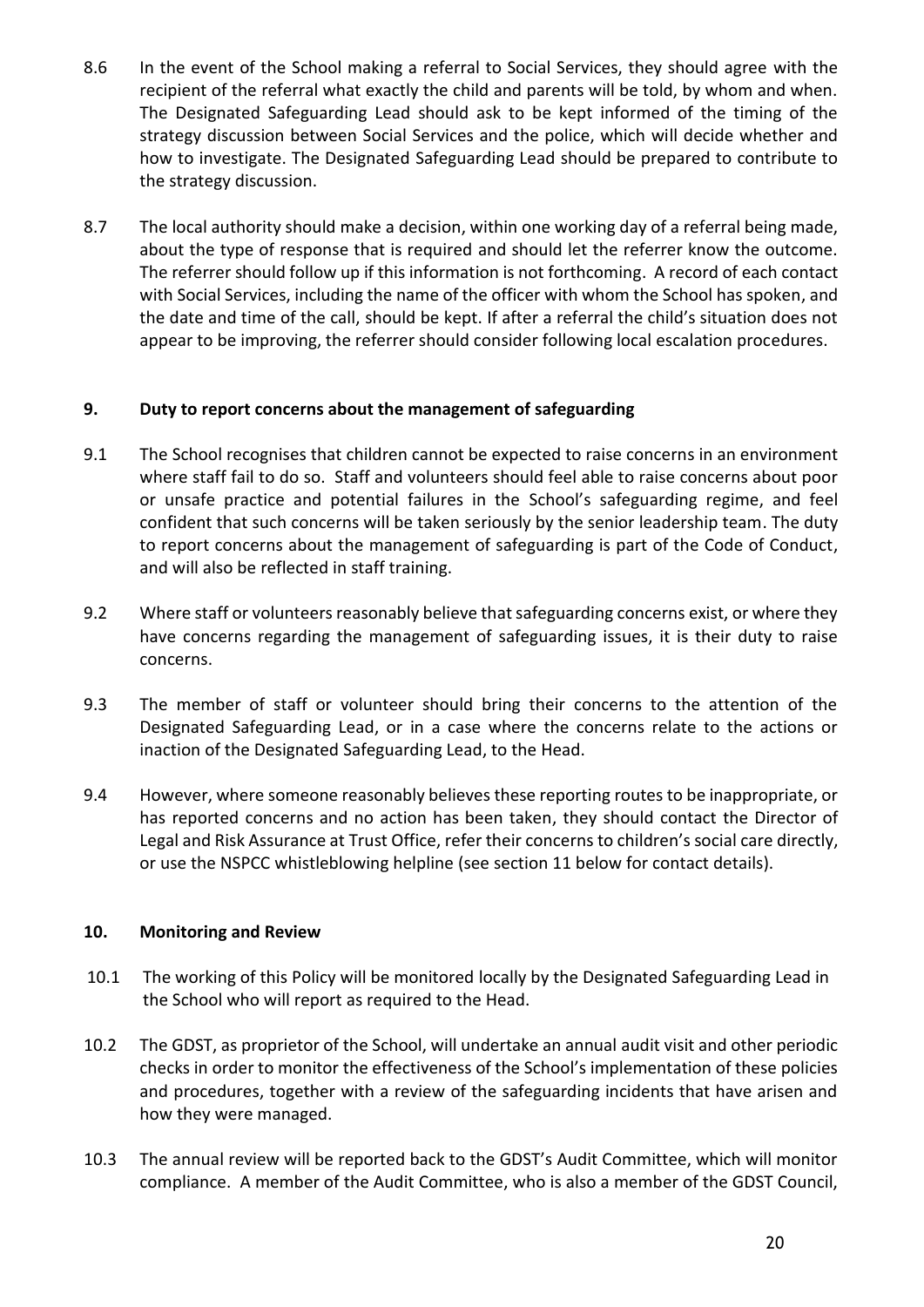is nominated by Council as 'Safeguarding Lead' to take leadership responsibility for safeguarding at organisational level, delegating where appropriate to members of the Senior Management Team. The Health and Safety Committee will also consider the processes in place for promoting the welfare of GDST pupils.

- 10.4 The Girls' Day School Trust acknowledges its overall responsibility in ensuring that this Policy is effective in its implementation and meets all current regulatory requirements. An annual review of this Policy and associated procedures, and the efficiency with which associated duties have been discharged, will be undertaken so that any deficiencies or weaknesses can be remedied without delay.
- 10.5 This policy was last reviewed and updated on 20 September and will be reviewed again in the event of any significant changes or by September 2022 at the latest. The School's most recent safeguarding audit visit took place on 16th June 2021.

#### **11. Key Contacts**

| Head<br>Page Break                 | Mrs Beth Dawson<br>Direct: 0208 225 3005<br>Internal EXT 33005<br>Email: b.dawson @sut.gdst.net  |
|------------------------------------|--------------------------------------------------------------------------------------------------|
| Designated Safeguarding Lead       | Ms Elizabeth Clark<br>Direct: 0208 225 3053<br>Internal EXT 33053<br>Email: e.clark@sut.gdst.net |
| <b>DSL Deputy</b><br>Senior School | Ms Jenni Dixon<br>Direct: 020 8225 3084<br>Internal EXT 33084<br>Email: j.dixon@sut.gdst.net     |
| <b>DSL Deputy</b><br>Prep School   | Mrs Nicky Gunn<br>Direct: 020 8225 3067<br>Internal EXT 33067<br>Email: n.gunn@sut.gdst.net      |

# **11.2 Trust Office** – 020 7393 6666 (tel) 020 7393 6789 (fax)

| David Boyd (Director of Legal and Risk Assurance) |                    |
|---------------------------------------------------|--------------------|
| d.boyd@wes.gdst.net                               | Tel: 020 7393 6649 |

Juliet Humphries (GDST Council Safeguarding Lead) c/o Alison Smith [a.smith@wes.gdst.net](mailto:a.smith@wes.gdst.net) Tel: 020 7393 6694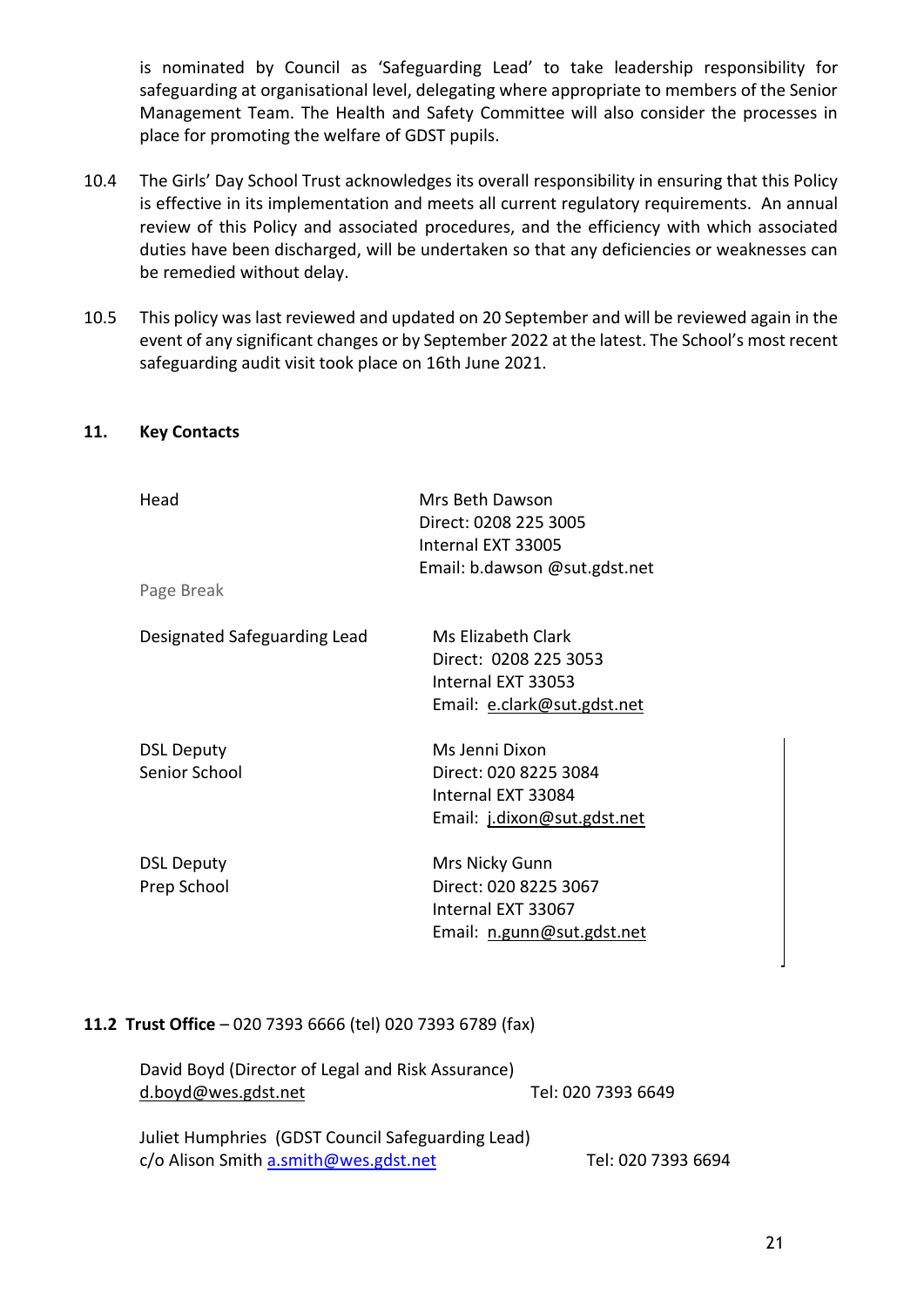Legal: [LegalDepartmentTrustOffice@UK.GDST.NET](mailto:LegalDepartmentTrustOffice@UK.GDST.NET) Tel: 020 7393 6652 HR: [hrdepartment@wes.gdst.net](mailto:hrdepartment@wes.gdst.net) Tel: 020 7393 6680 I&L: [innovationandlearning@wes.gdst.net](mailto:innovationandlearning@wes.gdst.net) Tel: 020 7393 6688

#### **11.3 Multi-agency contacts**

#### **Sutton Multi Agency Safeguarding Hub (MASH)**

Children's First Contact Service (CFCS) for all concerns about a child:

Tel: 020 8770 6001/ 020 8770 5000

Email: childrensfirstcontactservice@sutton.gov.uk

Key Safeguarding Personnel at LB Sutton are:

Education Lead in MASH Gill Bush [gillian.bush@cognus.org.uk](mailto:gillian.bush@cognus.org.uk) 0208 770 0423 Education Esafety adviser Stephen Welding [stephen.welding@cognus.org.uk](mailto:stephen.welding@cognus.org.uk)

Emergency Duty team out of hours 0208 770 5000 ex 9

LADO (complaints against staff) 0208 770 4776

LADO@sutton.gov.uk

In an emergency contact the Police by telephone on 999 or non –emergencies on 101

Sutton Police Station 6 Carshalton Rd, Sutton SM1 4RF

Safer Schools Officer 0208 649 0582

For support and advice about extremism. Please contact the police.

**Crimestoppers** 0800 555 111

For safeguarding concerns about girls who do not live in the LB Sutton contact needs to be made with the safeguarding board where the child lives.

**Merton** 020 8545 4226 020 8545 4227

**Croydon** 020 8726 6400

**Surrey** 0300 123 1620

Information is available on each website about how to refer children to children services. Each area manages this process slightly differently and will use its own form, which will be available on websites.